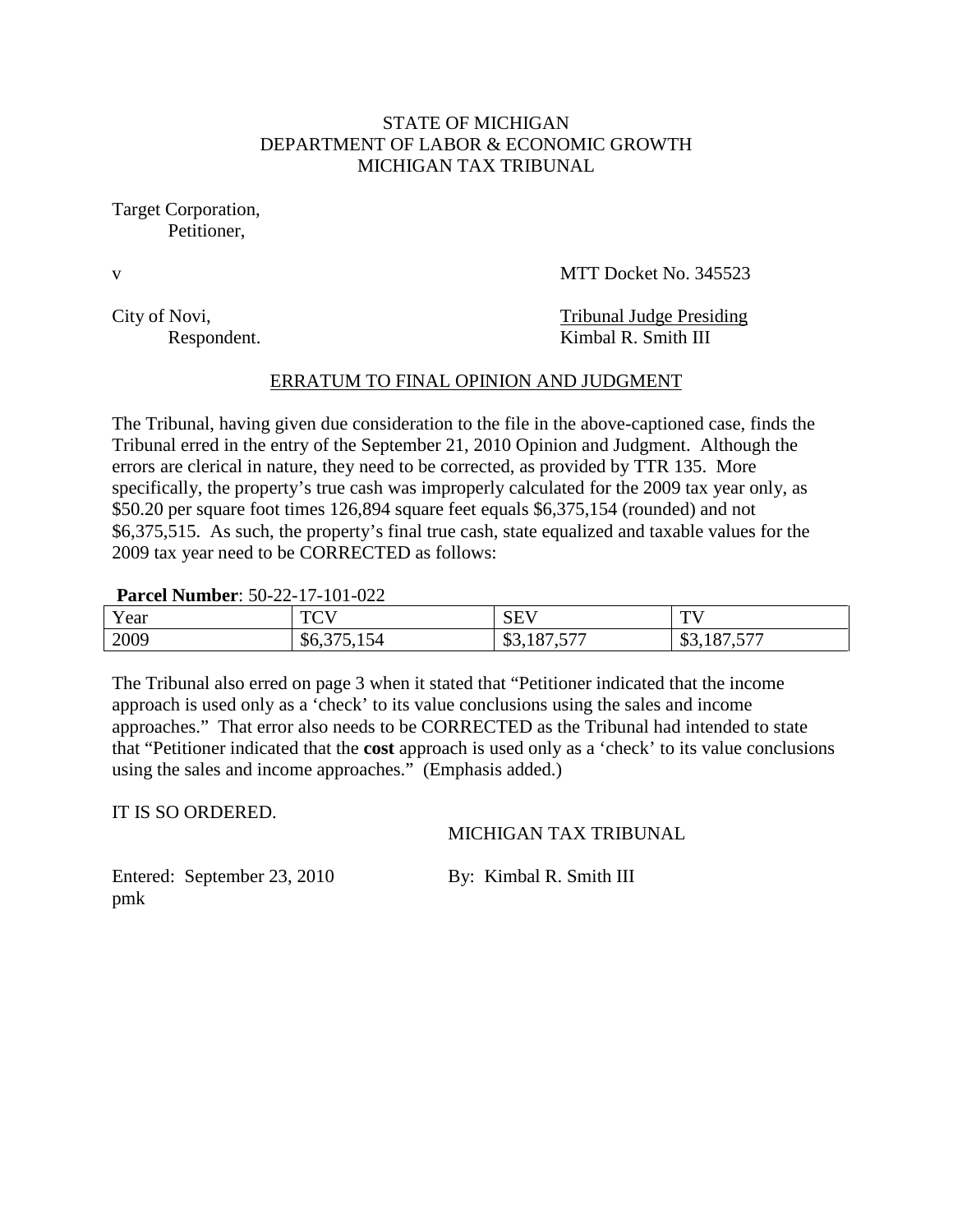# STATE OF MICHIGAN DEPARTMENT OF ENERGY, LABOR & ECONOMIC GROWTH MICHIGAN TAX TRIBUNAL

Target Corp., Petitioner,

v MTT Docket No. 345523

City of Novi Tribunal Judge Presiding Respondent. Kimbal R. Smith, III

## **OPINION AND JUDGMENT**

A hearing was held in the above-captioned matter on August 23 through August 26, 2010. Petitioner was represented by Michael B. Shapiro and Daniel Stanley of the law firm of Honigman, Miller, Schwartz and Cohn, LLP. Respondent was represented by Stephanie Simon Morita of the law firm of Secrest, Wardle.

This matter involves one parcel of real property located in the City of Novi, Oakland County, Michigan, identified by tax parcel number 50- 22-17-101-022. Petitioner timely invoked the jurisdiction of the Tribunal for tax years 2008, 2009 and 2010. At issue are assessed, taxable, and true cash values for each of the years for the subject property.

Information relevant to the property's contested true cash, assessed and taxable values on the assessment roll is as follows:

| Parcel Number              | Year | AV           | <b>SEV</b>  | TV          |
|----------------------------|------|--------------|-------------|-------------|
| $50 - 22 - 17 - 101 - 022$ | 2008 | \$10,265,900 | \$5,142,950 | \$4,876,620 |
| $50 - 22 - 17 - 101 - 022$ | 2009 | \$10,145,300 | \$5,072,650 | \$5,072,650 |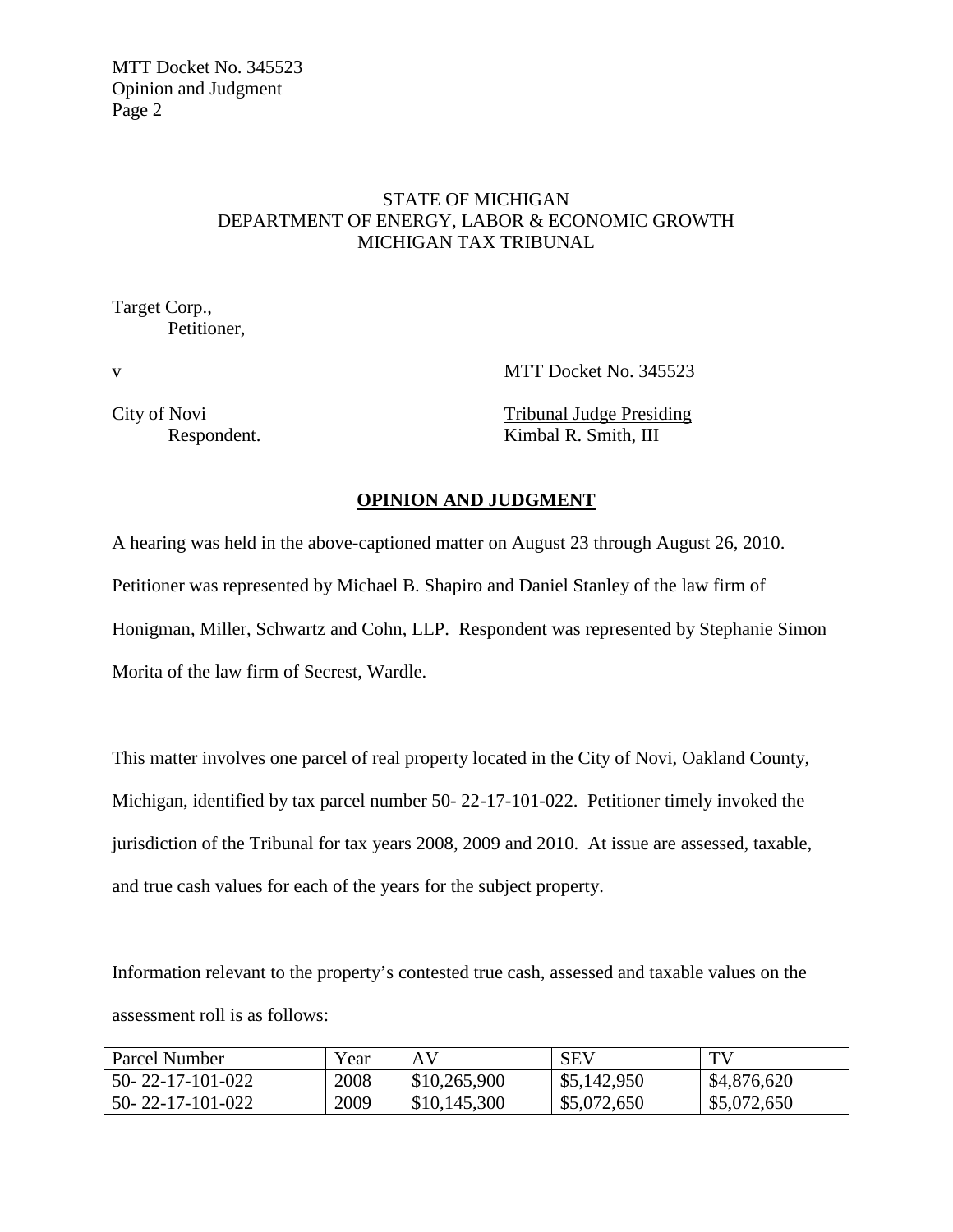| $22 - 17 - 101 - 022$<br>$50-$ | 2010 | \$9,081,400 | 700<br>\$4,540.7<br>т. | .700<br>540,<br>$\sqrt{54}$<br>т.⊾ |
|--------------------------------|------|-------------|------------------------|------------------------------------|
|                                |      |             |                        |                                    |

#### **FINAL VALUES**

| Parcel Number    | Year | True Cash Value | <b>SEV</b>  | TV          |
|------------------|------|-----------------|-------------|-------------|
| 50-22-17-101-022 | 2008 | \$7,968,943     | \$3,984,715 | \$3,984,715 |
| 50-22-17-101-022 | 2009 | \$6,375,515     | \$3,268,775 | \$3,268,775 |
| 50-22-17-101-022 | 2010 | \$5,100,400     | \$2,550,200 | \$2,550,200 |

#### **THE SUBJECT PROPERTY**

The subject property consists of one parcel of land located in the City of Novi, Oakland County, State of Michigan and is identified as tax parcel no. 50- 22-17-101-022. It is located at 27100 Wixom Road, consists of approximately 13 acres of land upon which sits a 126,894 square foot (P-1, p.1 and R-1, p.3) structure and surface parking. The structure was constructed on Petitioner's behalf as a big box Target store according to Petitioner's plans and specifications and was completed in early 2003. The structure was constructed for and on behalf of Petitioner. The property is zoned light industrial subject to a consent agreement that allows for retail development and use.

#### **PETITIONER'S CONTENTIONS**

Petitioner contends that as of each valuation date the assessed value of the subject property exceeded 50% of its true cash value. In support of Petitioner's position, one Exhibit (P-1) was introduced, without objection. The exhibit is an appraisal prepared by Allen & Associates Appraisal Group, Inc., dated March 1, 2010 covering tax years 2008, 2009 and 2010. The appraisal concluded to a true cash value of Seven Million Seven Hundred and Thirty Thousand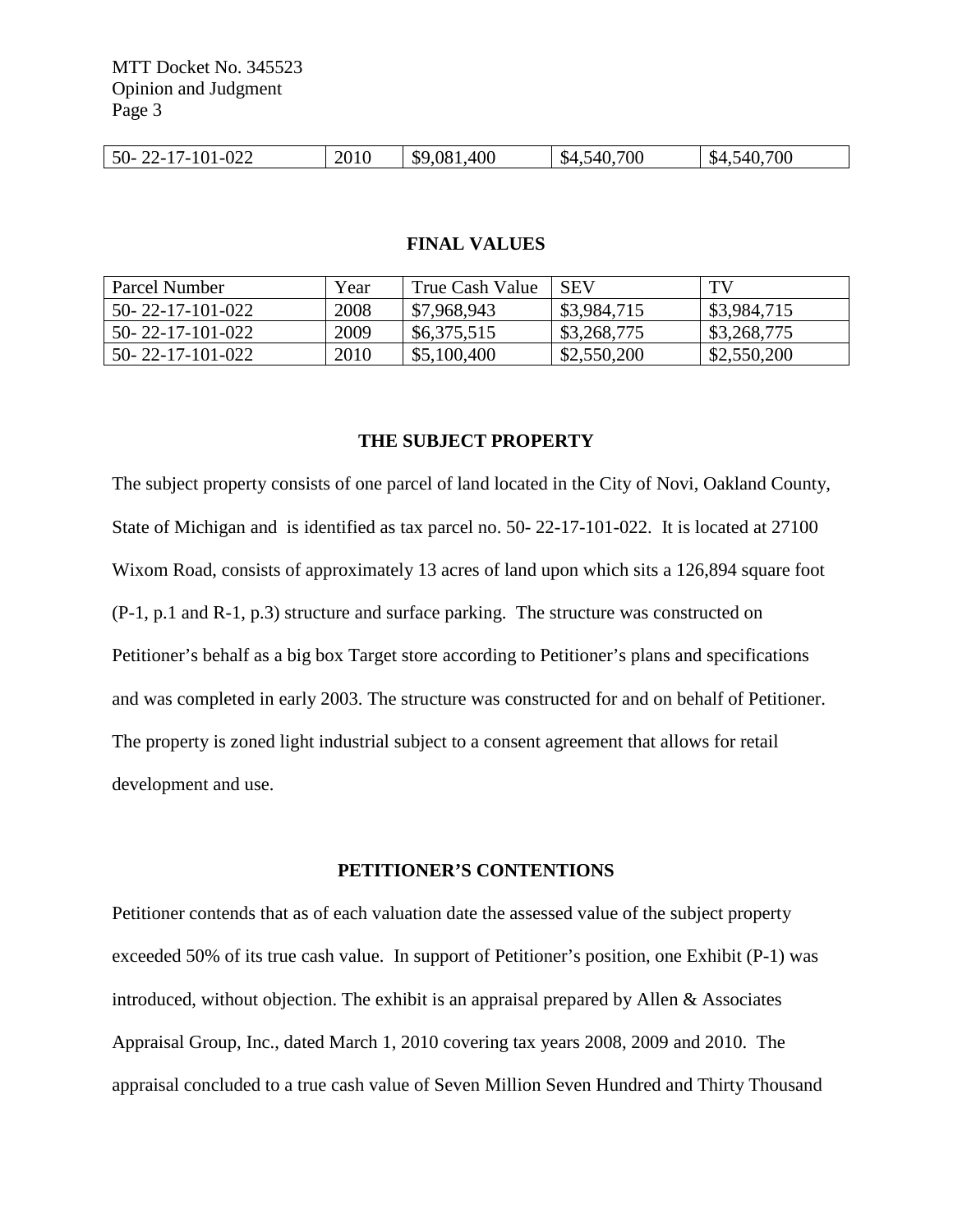(\$7,730,000) Dollars as of December 31, 2007; Six Million One Hundred Ninety Thousand (\$6,190,000) Dollars as of December 31, 2008; and as of December 31, 2009, Four Million Nine Hundred Eighty Thousand (\$4,980,000) Dollars.

Petitioner states the proper methodology is to consider all three traditional approaches (cost, sales and income), which he did, but after considering all approaches he concluded that the sales comparison approach was the primary indicator of value with the income approach being a secondary indicator. Due to Petitioner's significant amount of determined obsolescence to the building and site improvements, Petitioner indicated that the income approach is used only as a "check" to its value conclusions using the sales and income approaches.

Petitioner further contends that the building on the property was constructed as a Target store. The layout and functional utility of the building is considered to be best suited to a large tenant/ user due to the size and interior layout of the building and is not conducive to a multi-tenant conversion because there is only a single utility service and a single loading dock for shipping and receiving and its layout on the site. The design is generally similar to the design of other "big box" stores but is oversized for most single tenant retail uses. The relative shallow depth of the site impairs the functional utility for retail use. (P-1, p.26)

Petitioner has requested it be awarded costs.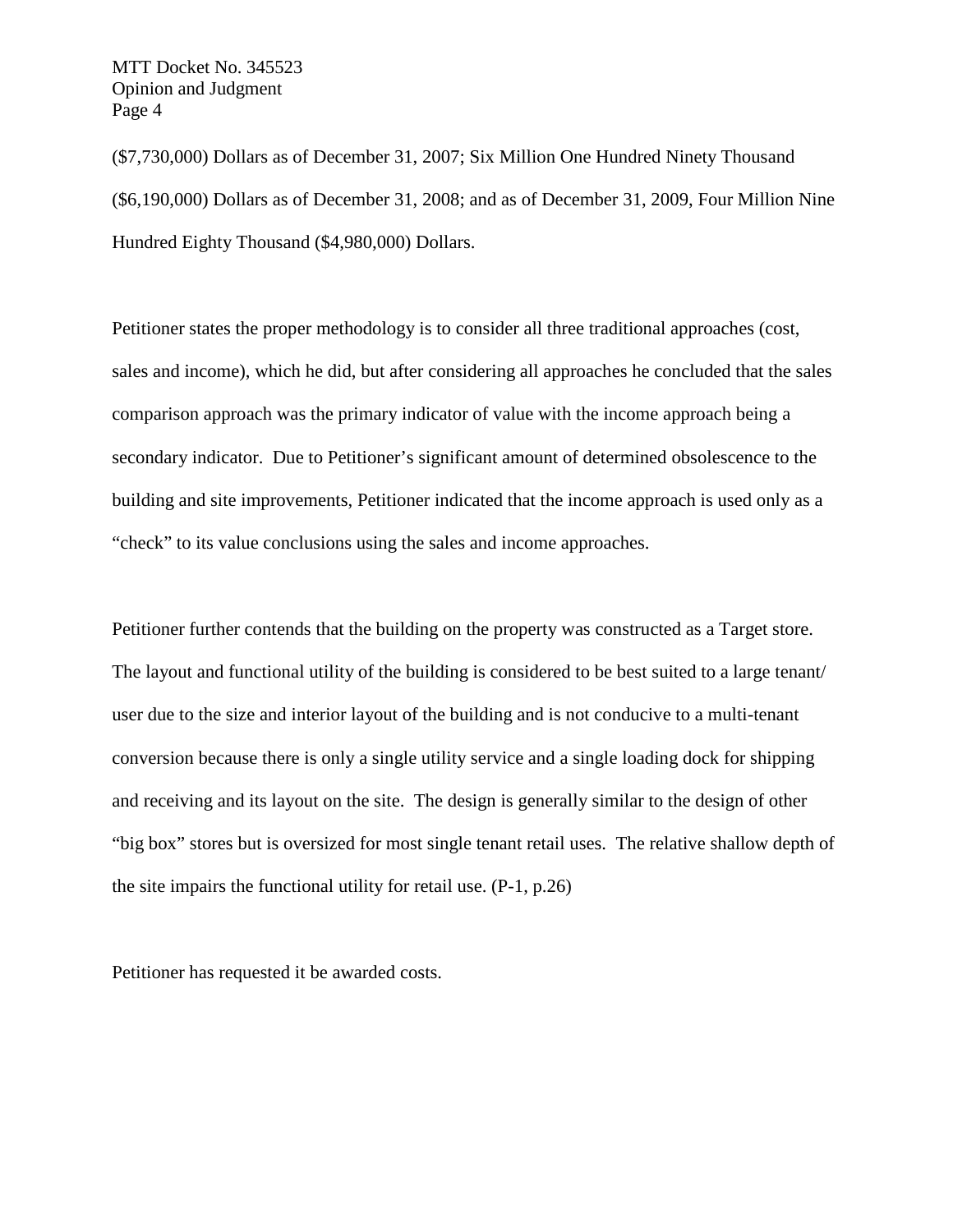In support of Petitioner's contentions, Petitioner presented one witness, Lawrence Allen, MAI, who testified in support of the appraisal which he prepared and which was admitted into evidence as Petitioner's Exhibit P-1.

Allen determined the Highest and Best Use of the property "As Improved" to be a retail store, which is different than the property's current specific use as a Target Store. The interest in the subject property which Allen appraised and valued was "fee simple" and as "vacant and available" at time of sale.

In arriving at his opinion of value, Allen considered all three approaches to value but ultimately concluded that the sales comparison approach be given the most weight.

For tax year 2007 Allen utilized five sales occurring between February 2005 (Comparable #3) [same as Respondent's Comparable #1] and December 2009 (Comparable #5). The square footage of the comparables ranged from 192,000 (Comparable #1) to 111,285 (Comparable #4) compared to the subject's 126,894 square feet.

To each of his sales comparables Allen made adjustments for property rights conveyed, financing terms, conditions of sale, market conditions, size, location, and age and condition using December 31, 2007 [2008 tax year] as his base year (See P-1, p.57, together with explanation of adjustments on pages 53-58 of P-1). Allen used the same sales comparables for tax year 2009 and 2010 and essentially used the same adjustments for the subsequent years with the exception of his adjustment for market conditions. He noted, commencing at page 53 of P-1, regarding market conditions: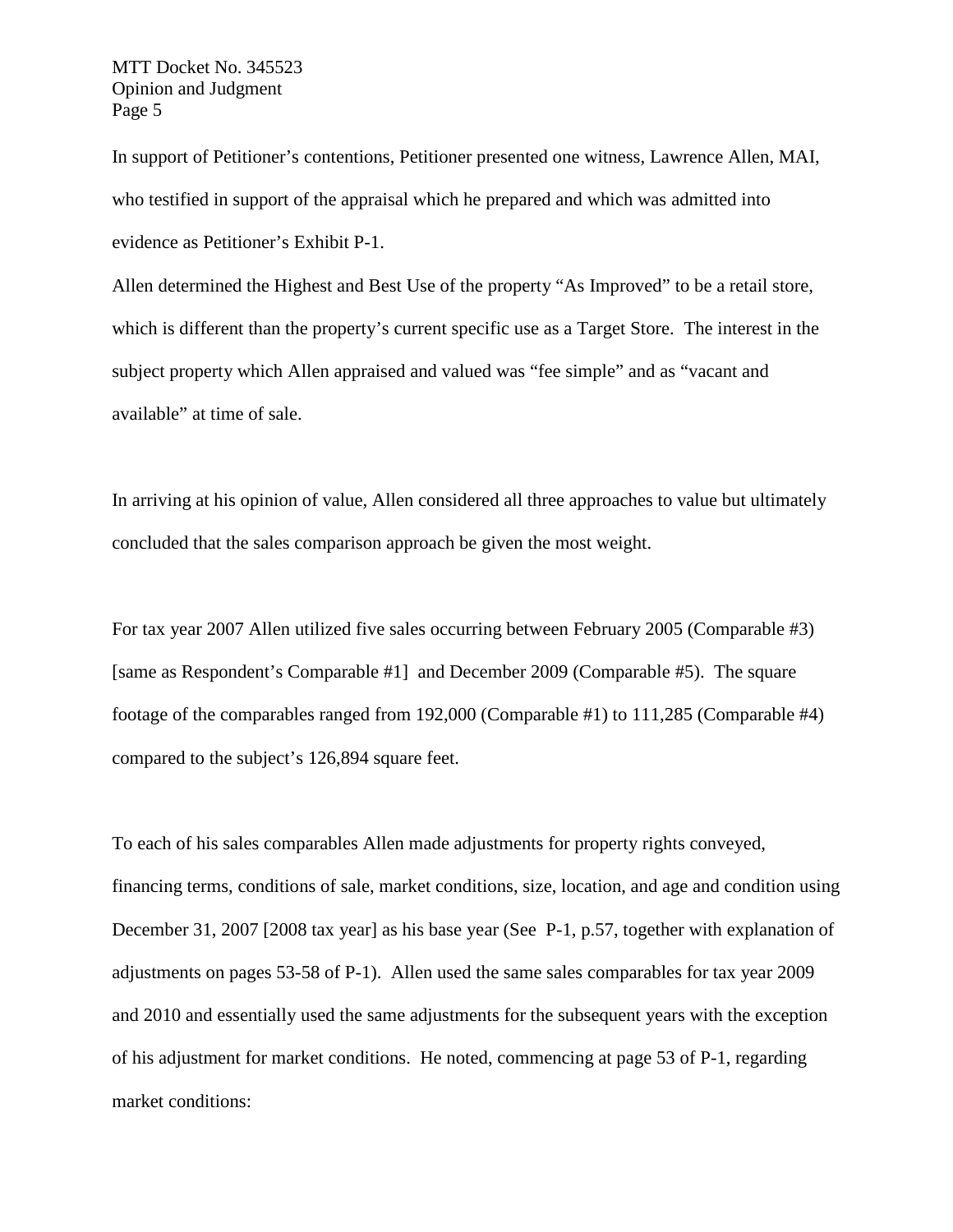The adjustment, for market conditions, accounts for any changes in the market conditions between the date of sale of the comparable and the date of value of the subject. Based upon the historical condition of the retail market in southeast Michigan, we have applied an annual market condition factor of zero percent (-0%) to the comparables through year end 2007.

From the beginning of 2008 through the end of 2009, the economy (locally and nationally) began a serious decline with several notable events. These include but are not limited to: collapse of Bear Sterns, the liquidation of Lehman Brothers  $(4<sup>th</sup>$ largest investment bank in U.S.), the government seizing control of Fannie Mae and Freddie Mac, crash of the stock market, the government bailout of insurance giant AIG in exchange for 80% ownership, the country's largest bank failure in Washington Mutual, freezing of commercial credit, eventual bankruptcy filings by Chrysler and General Motors in May/June 2009, failure in the banking industry in general and the residential/commercial property foreclosure crisis. While most of these events occurred in 2008, each had a profound effect on the major changes in real estate markets, including the demand for retail properties. As a result of these changes there has been a decline in the value of retail properties. This is a result of a decrease in demand resulting from the auto industry contractions, investment uncertainties and lack of financing.

In order to conclude a market value for December 31, 2008 & 2009, we have examined market sales, reviewed market publications, changing market factors, and have interviewed brokers to establish an adjustment for the changes in market conditions from 12/31/07 to 12/31/09.

Based upon his review, he states that from 12/31/07 to 12/31/09, unemployment in the Detroit

MSA rose significantly (P-1, p.54) together with unemployment in Michigan; in both instances the unemployment rate was in excess of the national average. By the end of 2009 the average selling price per square foot for retail property was  $50\%$  less than in the  $4<sup>th</sup>$  quarter of 2007. He states that the rise in market vacancy together with a decline in average market rent indicated a

declining market. (P-1, p.55)

Allen concluded that an adjustment due to market conditions of a negative .20 was necessary for both years, which resulted in an .80 market condition adjustment for 2009 and a .64 adjustment for 2010. (See P-1, p.58) In addition, Allen reviewed six listings which he deemed comparable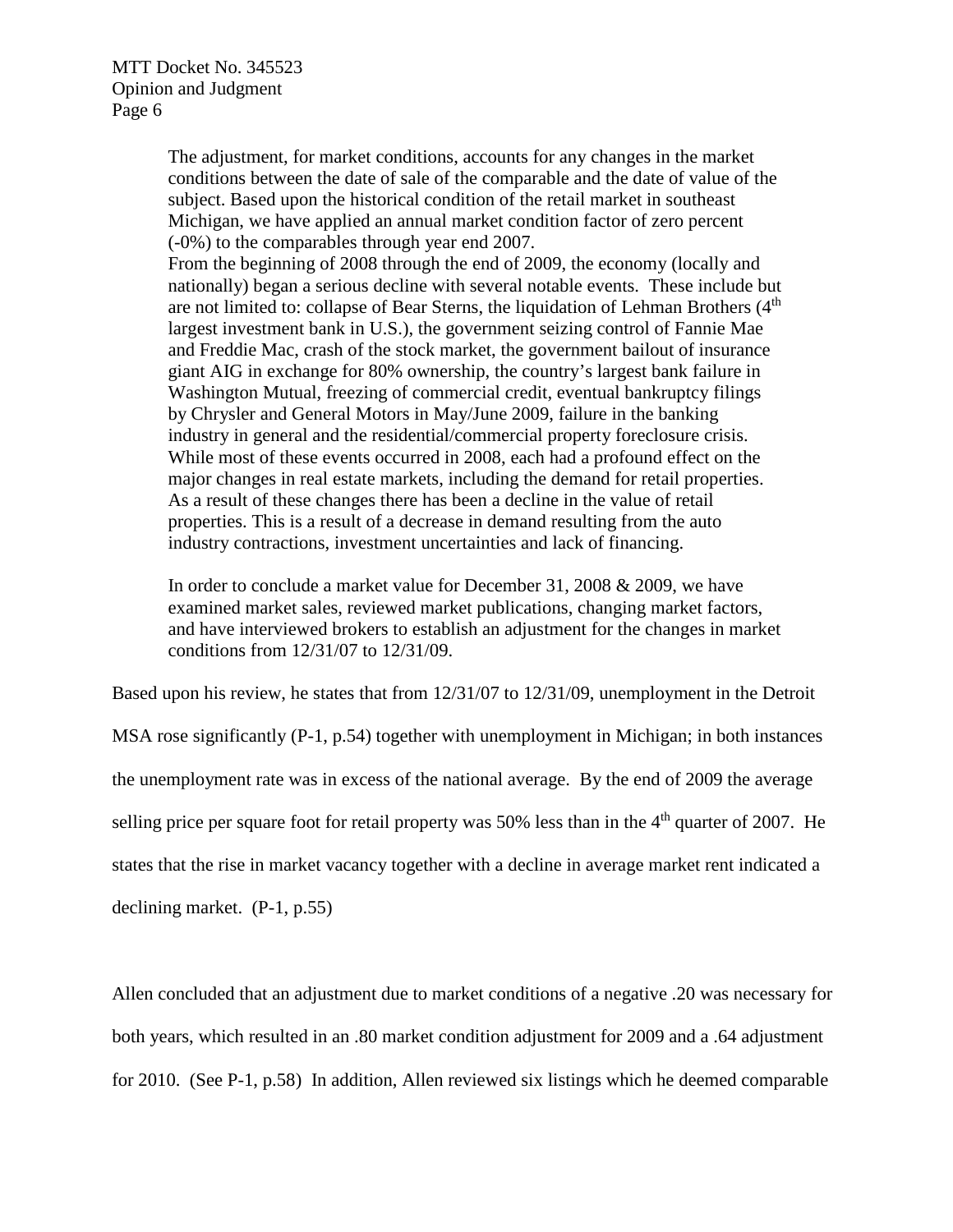to verify his conclusion of a market decline. He did so by showing a reduction in listing price per square foot between the years in dispute (P-1, p.59).

Allen concluded to a true cash value using his sales comparison approach after adjustments of \$7,870,000 as of December 31, 2007 (\$62.00 per S/F x 126,894); \$6,340,000 (\$50.00 per S/F) as of December 31, 2008; and \$5,080,000 (\$40.00 per S/F) as of December 31, 2009.

Allen's income capitalization approach consisted of an analysis of the subject property as a discount big box retail store. In developing the subject's income (market rent) potential an estimated rental rate was established using market rent from twelve similar big box structures. (See P-1, p.63) The first four of Allen's rent comparables were build-to-suit properties (built specifically for the tenant according to the tenant's plans, layout, etc.), whereas the other eight were leases of existing buildings. Allen explained that his study concluded that build-to-suit leases commanded approximately a 31% premium over the lease rates for existing properties. After adjustments for differences in age, location, date of lease, tenant improvements included in the lease and offering status, Allen concluded to an average per square foot rental rate for buildto-suit leases of \$7.88 and for existing building rental rates of \$5.37 for tax year 2008 with an average overall lease rate of \$6.30. As a result of his study Allen concluded to a retrospective triple net market rental rate for the subject property as of the relevant valuation dates of December 31, 2007-\$6.50/SF NNN, December 31, 2008-\$6.00SF NNN and as of December 31, 2009-\$5.50 SF NNN. Allen based his diminished rental rates as of December 31, 2008 and 2009 on the same market conditions that his adjustments to his sales comparison approach were based.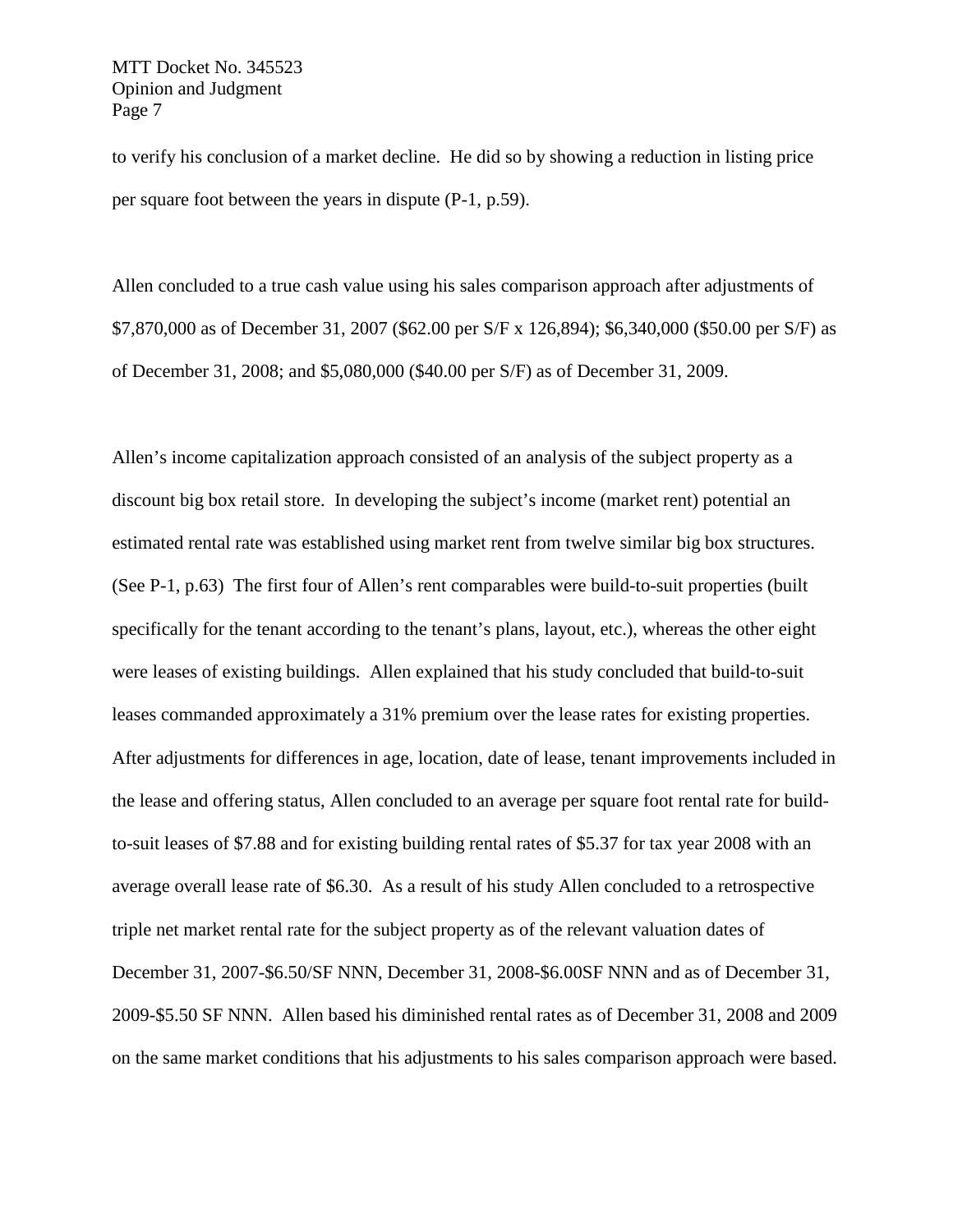After determining the rental rate per square foot for the subject years, Allen then multiplied the rental rate by the square footage of the subject to arrive at potential rental income to which he added reimbursement income that included common area maintenance (CAM), insurance and property taxes. These reimbursement items were predicated on the assumption that any lease of the subject property would be a triple net lease.

From his potential gross income determination for each tax year Allen deducted a vacancy and credit loss factor for retail properties in the Detroit MSA (Metropolitan Statistical Area) as published by CoStar. (P-1, p.65) In applying these factors he utilized a 10% factor for tax year 2008 and a 15% factor for 2009 and 2010 to arrive at effective gross income (EGI) of the subject for all years. (P-1, p.66) The Tribunal notes that the vacancy factor utilized was for all retail and not just big box discount properties. After arriving at EGI, Allen deducted non-reimbursed operating expenses of a management fee of 3% of EGI, a reserve for replacement of \$.15 per square foot, insurance of .\$23 per square foot and CAM expense equaling the CAM income on the income side to make the CAM income and expense amounts a wash. Allen's replacement reserve factor was based on the Korpacz Real Estate Investment Survey from 2005 to 2007 across several different types of investors that indicated reserves ranging from \$0.10 /SF to \$0.50/SF. After deducting from the EGI all of the expenses set forth above, Allen arrived at an NOI (net operating income) for each year to which he applied his capitalization rate.

In arriving at his overall capitalization rate for each year, Allen considered the band of investment method (P-1, p.67) and market derived capitalization method (P-1, p.68) before concluding to direct capitalization rates of 8.50% as of December 31, 2007; 9.00% as of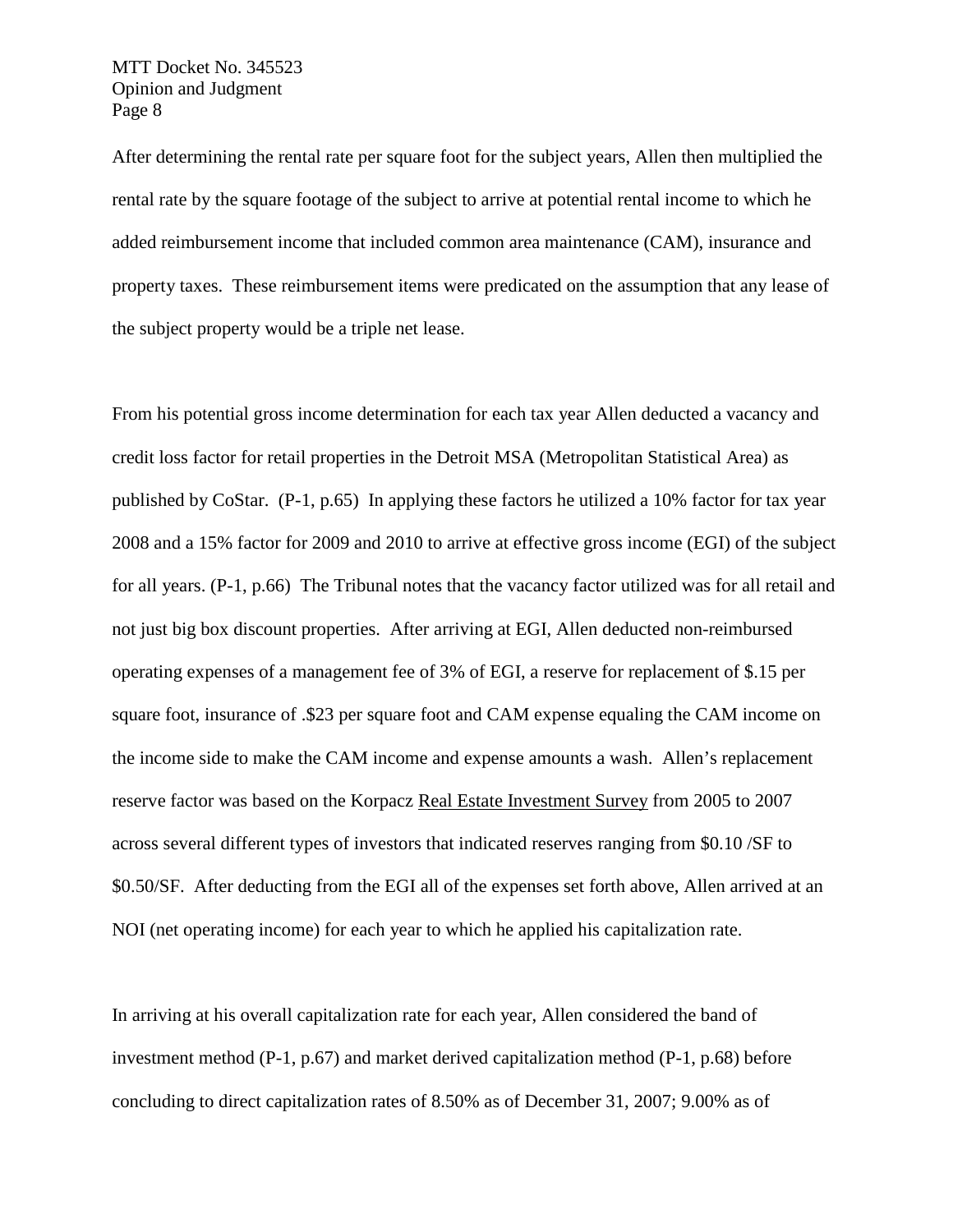December 31, 2008; and 10% as of December 31, 2009. Allen explained that the increased rates reflected were a result of the financial meltdown and perceived risk by investors. Applying the above capitalization rates determined for each year, Allen concluded value estimates using the income capitalization approach of \$7,570,821 for 2008, \$7,959,118 for 2009, and \$4,888,886 for 2010 (P-1, p.70). After arriving at the above amount, Allen then reduced his value estimate using this approach by a leasing commission of 6% of gross rent assuming a five-year lease. (P-1, p.69) Applying the leasing commission to the indicated value yielded a concluded value via the income approach of \$7,320,000, \$5,730,000, and \$4,680,000, respectively for 2008, 2009 and 2010.

Allen explained the methodology he employed in arriving at his estimate of value using the cost approach. He first estimated the land value of the subject using four land sales for "big box" retail stores (P-1, pp.71-77) and made adjustments to the sales before concluding value per square foot for the land for each year under appeal. He then applied the Marshall Valuation Service replacement cost numbers for an Average Class C Discount Store for the subject, and applied local and current multiplier factors to arrive at a replacement cost estimate for each year under appeal.

The Tribunal notes that the replacement cost estimate obtained using MVS exceeds the actual cost to complete the subject improvements set forth in R-3-Application and Certificate for Payment form (attached to this exhibit) to the replacement cost calculation for the subject structure. Allen calculated Site Improvement Costs (P-1, p.81) together with construction management fees (P-1, p.82). He then calculated physical depreciation using the age life method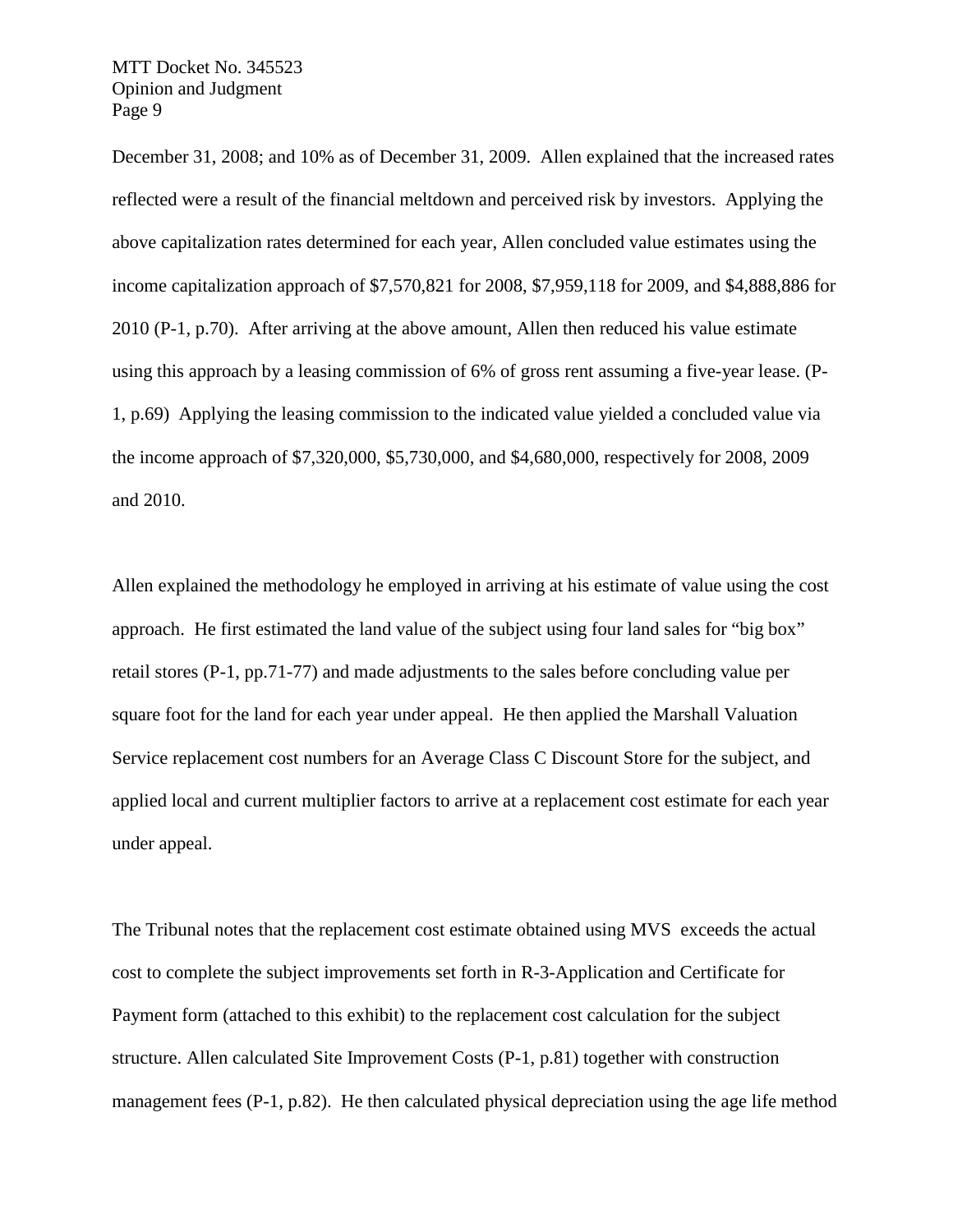and then deducted functional obsolescence. Allen based his functional obsolescence on his conclusion that

[t]he subject is oversized for what is generally required in the market and has a façade and other features, including interior layout and design, that [are] specific to a Target business but would have no value to other users. (P-1, p.83)

Allen explained his method in determining obsolescence as set forth at pages 85 to 87 of P-1, with estimated cost of modification, before coming to his value estimate using the cost approach found at page 88 of P-1. The Tribunal notes that Allen's value conclusion found total depreciation (physical and obsolescence) in excess of 75% of his concluded replacement using Marshal Swift for each year under appeal.

#### **RESPONDENT'S CONTENTIONS**

Respondent relies on the value conclusions contained in the appraisal prepared by Raymond V. Bologna, MAI, and David E. Gensley, of Terzo & Bologna, dated February 26, 2010, which concluded to retrospective market values of the subject property for the tax years under appeal as follows: 2008 (December 31, 2007) \$10,500,000; 2009 (December 31, 2008) \$10,500,000; and 2010 (December 31, 2009) \$9,000,000 (R-1, p.2). In addition to the testimony of Raymond Bologna, who testified in support of his appraisal, Respondent offered four exhibits that were admitted into evidence. The admitted exhibits were: R-3.—Actual Construction Cost number provided by Petitioner discovery requests; R-5—Article by Davod C. Lennhoff, "You Can't Get the Value Right If You Get the Rights Wrong"; R-6 – Court of Appeals Opinion *Meijer v City of Midland*.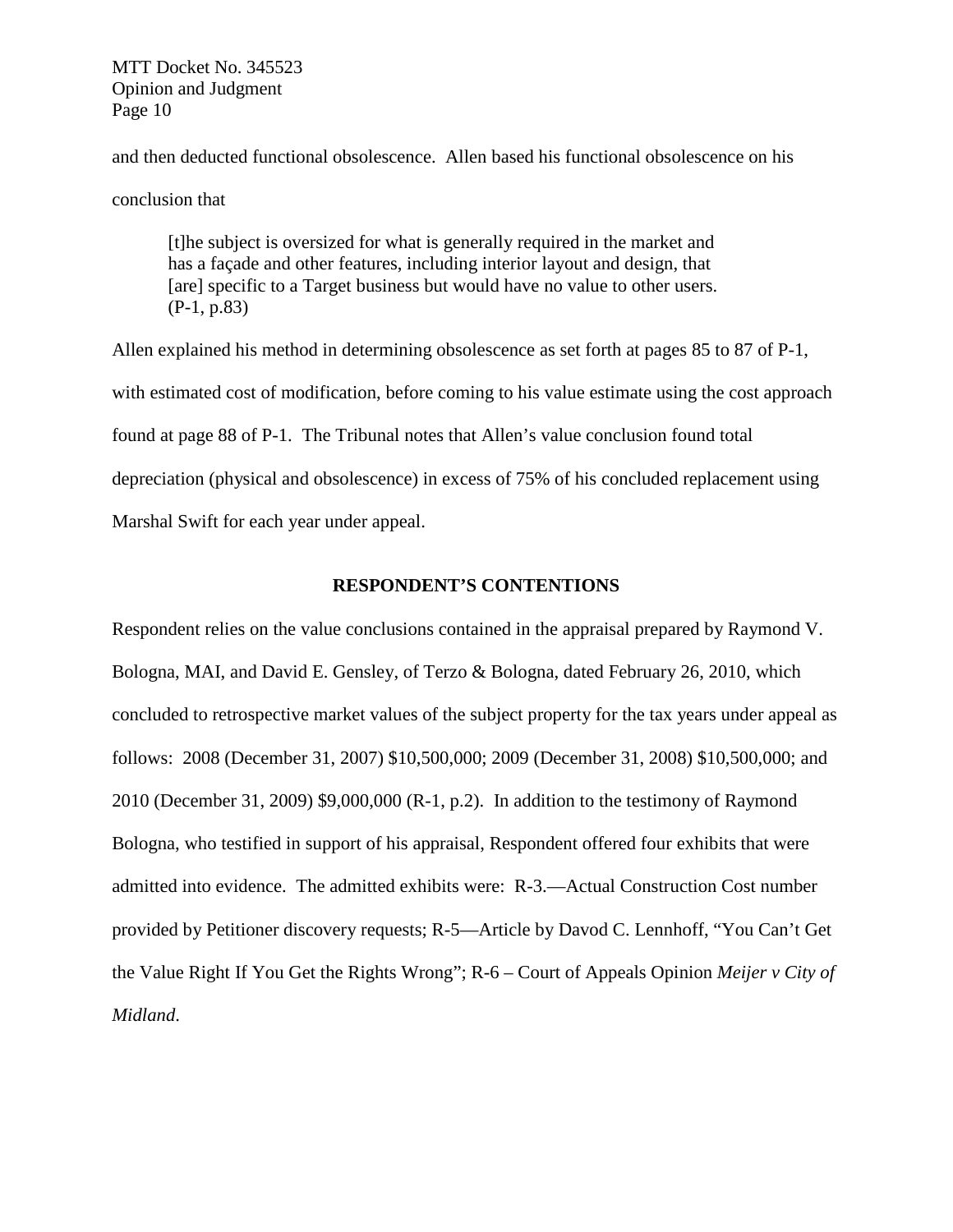For all years under appeal, the Bologna appraisal (R-1) concluded that the highest and best use of the property as improved was the current use of the property be continued and "As to the utility and design of the improvements they are constructed within the general expectations of the market so no modifications or enhancement is dictated to maximize value." (R-1, p.68)

For each year Respondent considered essentially four approaches to value: cost approach, sales comparison approach, direct Capitalization-Effective Gross Income Multiplier (EGI), and Direct Capitalization-Overall Rate.

The format of R-1 was to consider separately each valuation method for each year (2008, 2009, and 2010) separately.

For tax year 2008 (December 31, 2007), the value of the subject land using the sales comparison approach based on four sales occurring between April 2007 and April 2009 were utilized and, after adjustments, a value of \$255,000 per acre or \$3,180,000 was determined. (The Tribunal notes that Respondent's 2007 land value was in fact less than the land value utilized by Petitioner's expert using the same approach (i.e., \$5,190,000 [P-1, p.85]). To Respondent's land value, the cost of Site Improvements in the amount of \$779,000 was added (again less than Petitioner's site improvement cost estimate) plus indirect costs of 5%, but no entrepreneurial incentive factor. To Respondent's land site improvement estimates the replacement cost of an average discount store was determined using MVS (Marshall Valuation Service), which, after indirect costs of 5% and application of retrospective cost index factor, establishes an estimated replacement cost of the building before depreciation of \$9,637,501 to which depreciation of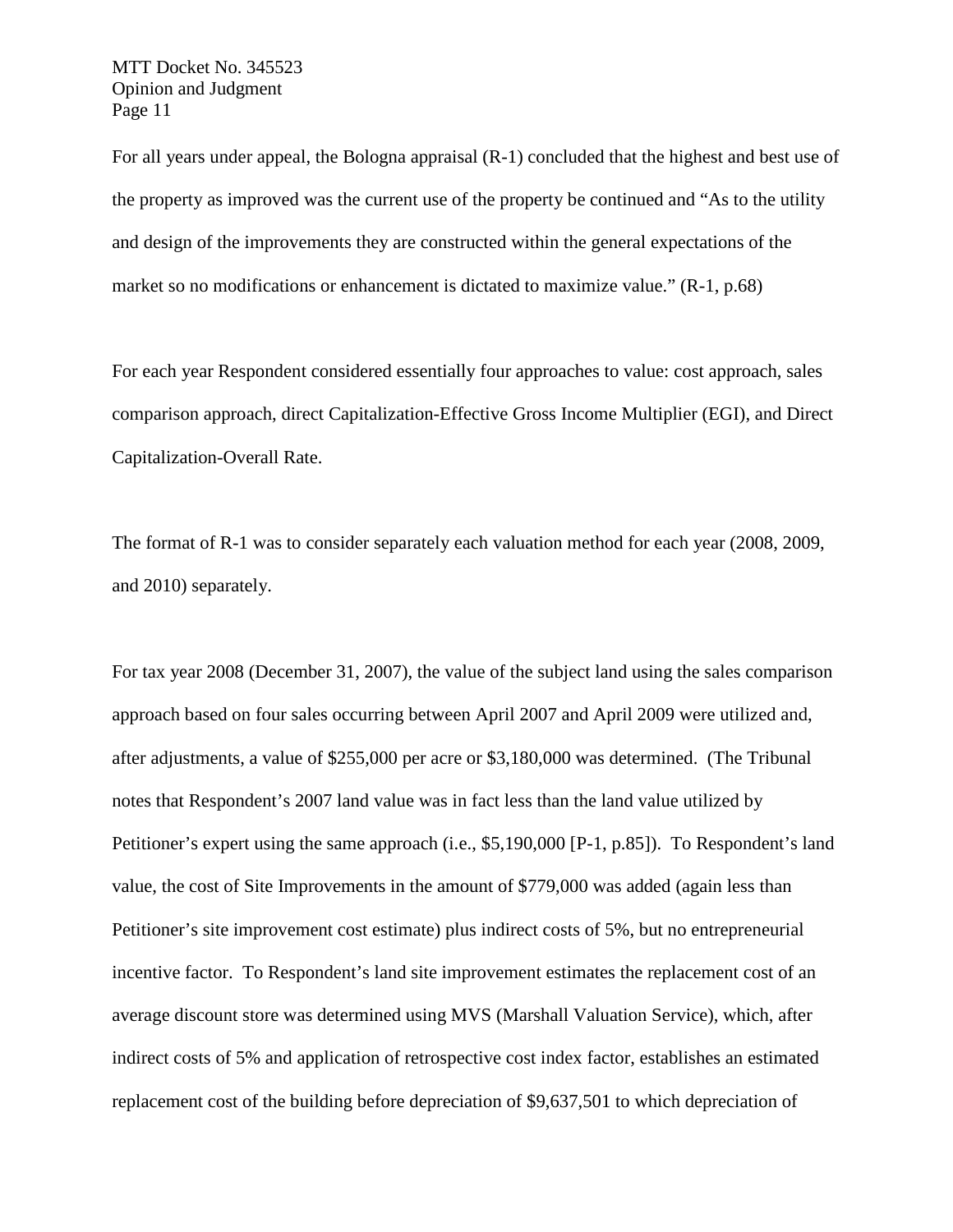17.34% or \$1,651,900 was deducted to arrive at an estimated value using the cost approach of \$11,500,000. In arriving at this number Respondent found "no functional obsolescence" and "no external obsolescence" (R-1, p.66) This same methodology was utilized by Respondent for the 2009 and 2010 tax years.

Respondent's income approach concluded to a market rental rate of \$6.15 per square foot for tax year 2008 (R-1, p.74) in contract to Petitioner's market rental rate of \$6.50 (P-1, p.66) for 2007. For tax year 2009 Respondent's rental rate was \$6.15 per SF (R-1, p.89) in contrast to Petitioner's rental rate of \$6.00 per SF (P-1, p.65) and for tax year 2010 Respondent's rental rate was determined at \$5.75 per SF (R-1, p.102) in contrast with Petitioner's \$5.50 per SF (P-1, p.66).

Respondent's EGI technique was to apply the concluded rental rate to the square footage of the subject and deduct vacancy and collection losses, which Bologna determined did not exist because

[t]he subject is a large, single-tenant building. Such buildings are typically subject to long-term leases and investors capitalize the income without an allowance for vacancy. In such investments, the vacancy risk is accounted for within the capitalization rate. Accordingly, no vacancy allowance is imputed. (R-1. p73)

Bologna then concluded that

due to the low intensity of management required, it is projected that management includes all administrative expense including legal and accounting. It is estimated that all of theses fees can be negotiated for 0.5 percent of annual rental income.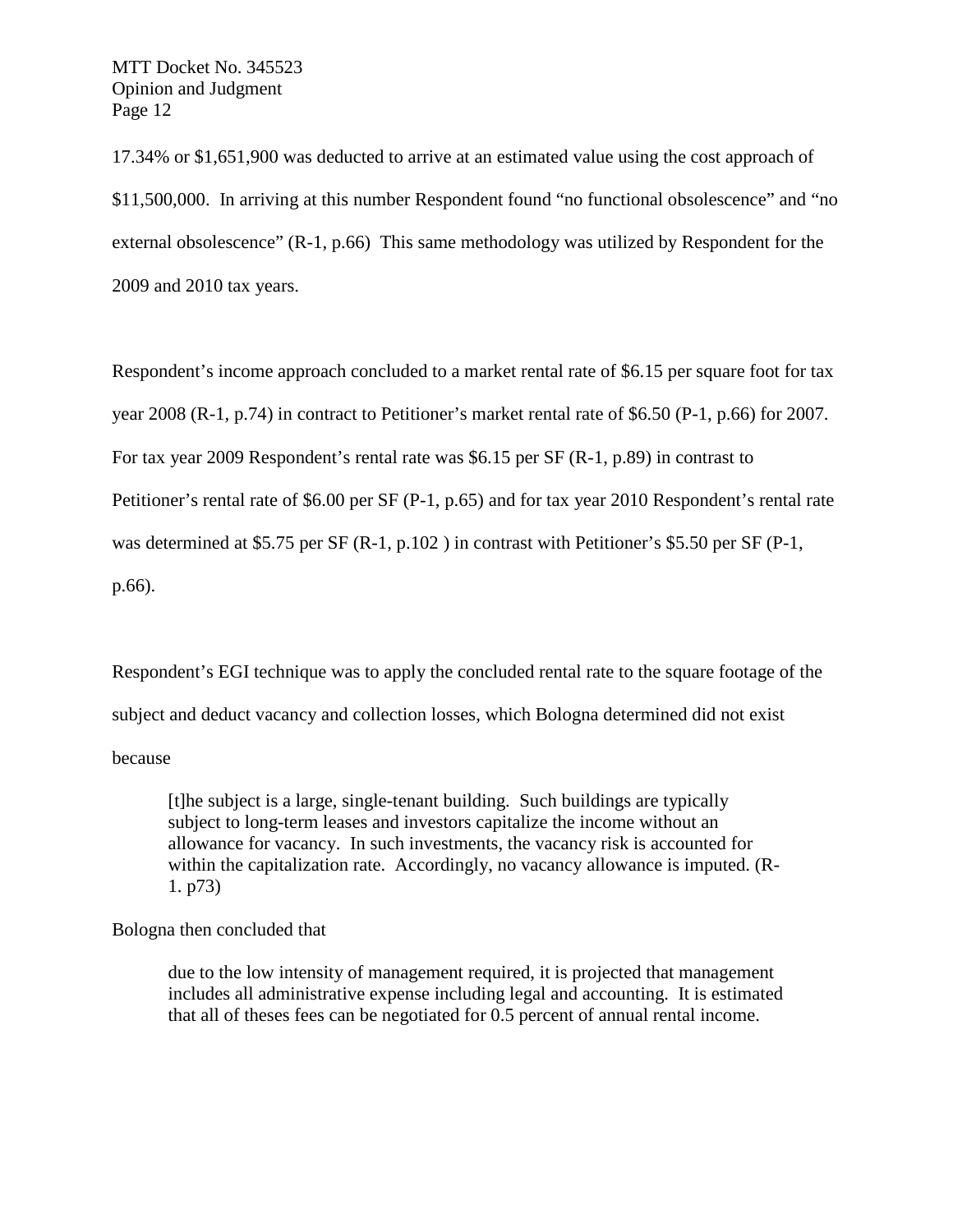On page 83 of R-1 Bologna set forth what he described as market extracted overall rates for his Direct Capitalization Overall Rate methodology, which indicated a rate of 7.50% as of December 31, 2007, or \$9,970,000 whereas his value using his EGI was \$10,660,000.

For its sales comparable approach, Respondent utilized six sales occurring between February 2005 (Comparable #1) to January 2008 (Comparables #5 and #6). With the exception of Comparable #2, which was a two-box power center, all were single user structures. The square footage of the comparables ranged from 136,430 for Comparable #3 to 76,741 for Comparable #5 as compared to the subject's 126,894 square feet. Respondent made significant adjustments to all of its comparables for "location" ranging from a negative forty (-40) percent for Comparables 1, 2 and 4 to a negative thirty (-30) percent for Comparables 3, 5 and 6. Respondent also made building height and other adjustments before arriving at its final conclusion of value using the sales approach for tax year 2008 of \$10,500,000, and for the 2009 tax year of \$10,300,000 (same sales comparables with minor additional adjustments for age. For tax year 2010 again using the same sales comparables for a final conclusion of value of \$8,100,000, but acknowledging a 20% economic condition degeneration for the last valuation date.

#### **FINDINGS OF FACT**

The Tribunal, having considered all of the documentary evidence and testimony submitted by the parties and based upon that portion of the evidence that the Tribunal finds believable and credible upon the record before it, concludes: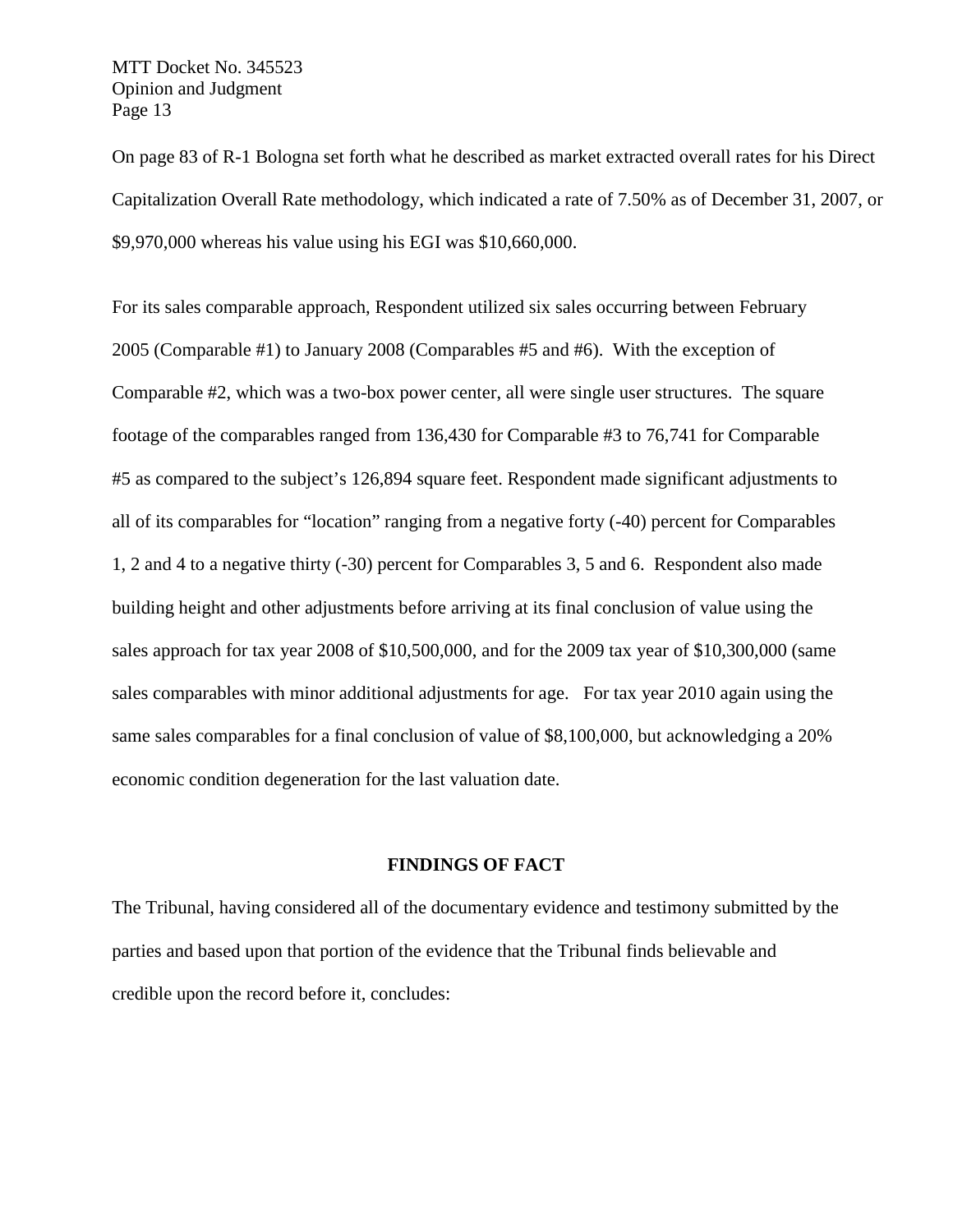The parties stipulated at the commencement of the hearing that the equalization factor for all years under appeal was one (1) and the relative level of assessment was 50%.

The subject property is located at 27100 Wixom Road, Novi, Michigan, has been assigned tax parcel #50- 22-17-101-022, and has been at all times owner-occupied by Petitioner. The parcel is +/- 13.23 acres in size and the structure located thereon has a gross building area of approximately 126,894 square feet. The structure was custom built in 2003 as a Target Store according to Target's plans, specifications and footprint.

The layout of the subject property because of the discount/big box design is generally intended for a single tenant user and is not conducive to a multi-tenant conversion.

The highest and best use of the subject property as improved is as a retail store which is different than its current use as a Target store.

Beginning in early 2008 and continuing through 2009 the nation, Michigan and Southeast Michigan in particular was hit with a severe recession. This recession was evidenced by rising unemployment rates and lack of liquidity in the financial markets. Michigan was particularly hard hit because of its dependence on the automotive industry. As a result, vacancy rates increased, commercial rents declined and there was a substantial rise in foreclosures, both in the residential and commercial markets. All of these events had a significant effect in decreased demand for retail property similar to the subject and thus the true cash value of the subject property on the December 31, 2008 and 2009 valuation dates.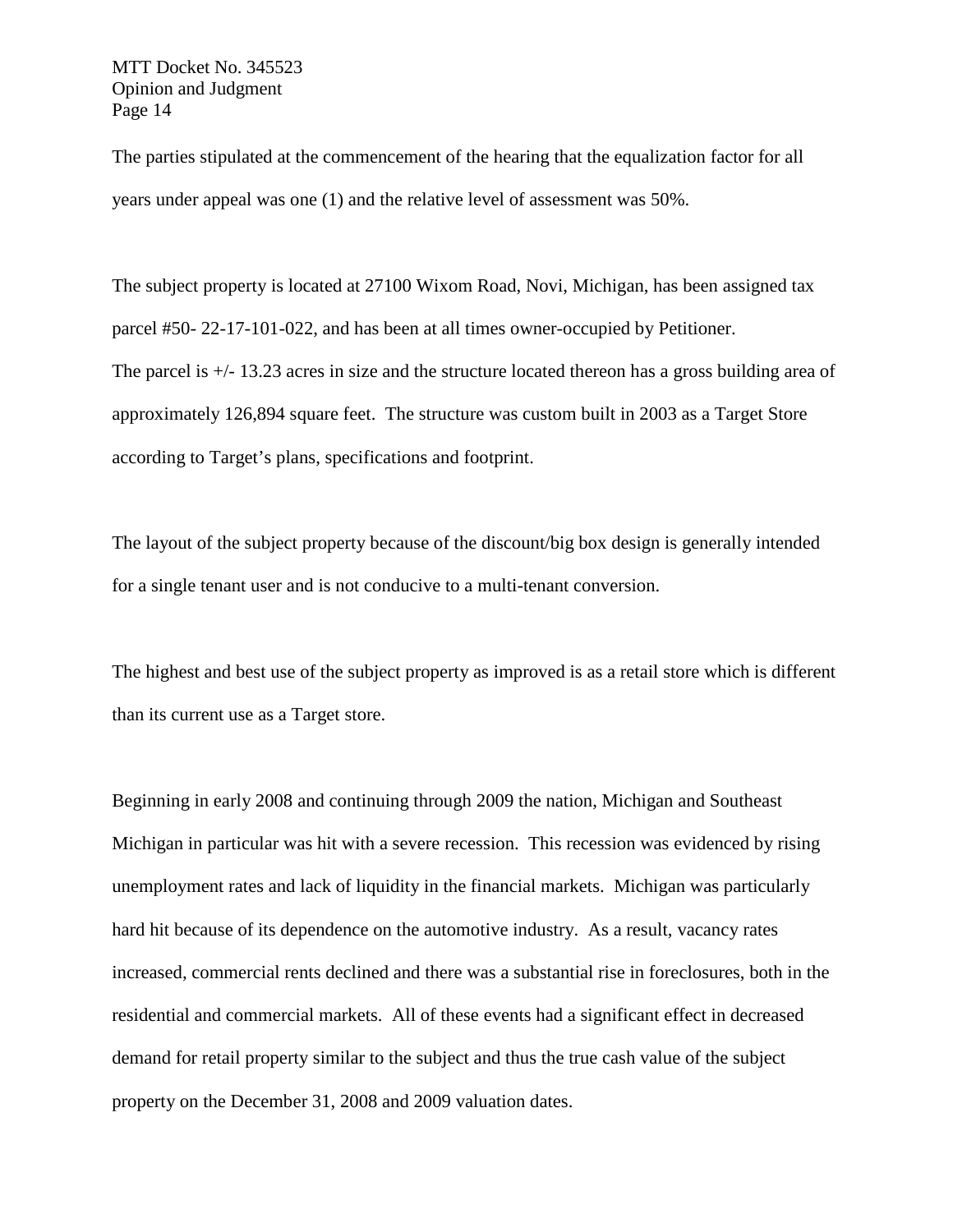Both experts acknowledge in their respective value conclusions for the December 31, 2009 valuation date that the true cash value of the subject property using their respective sales comparison analyses that the true cash value of the subject had declined approximately twenty per cent (20%) from December 31, 2008 (See P-1, p.60 [from \$5,300,000 to \$5,080,000=20%] and [from \$10,500,000 to \$8,100,000=22.86%]. (R-1, pp.91 &101)

# **APPLICABLE LAW**

The assessment of real and personal property in Michigan is governed by the constitutional standard that such property shall not be assessed in excess of 50% of its true cash value, as equalized, and that beginning in 1995, the taxable value is limited by statutorily determined general price increases, adjusted for additions and losses.

The legislature shall provide for the uniform general ad valorem taxation of real and tangible personal property not exempt by law...The legislature shall provide for the determination of true cash value of such property; the proportion of true cash value at which such property shall be uniformly assessed, which shall not...exceed 50%...; and for a system of equalization of assessments. For taxes levied in 1995 and each year thereafter, the legislature shall provide that the taxable value of each parcel of property adjusted for additions and losses shall not increase each year by more than the increase in the immediately preceding year in the general price level, as defined in section 33 of this article, or 5 percent, whichever is less until ownership of the parcel of property is transferred. When ownership of the parcel of property is transferred as defined by law, the parcel shall be assessed at the applicable proportion of current true cash value. Const 1963, Art IX, Sec 3.

## MCL 211.27a(2) provides:

(2) Except as otherwise provided in subsection (3), for taxes levied in 1995 and for each year after 1995, the taxable value of each parcel of property is the lesser of the following: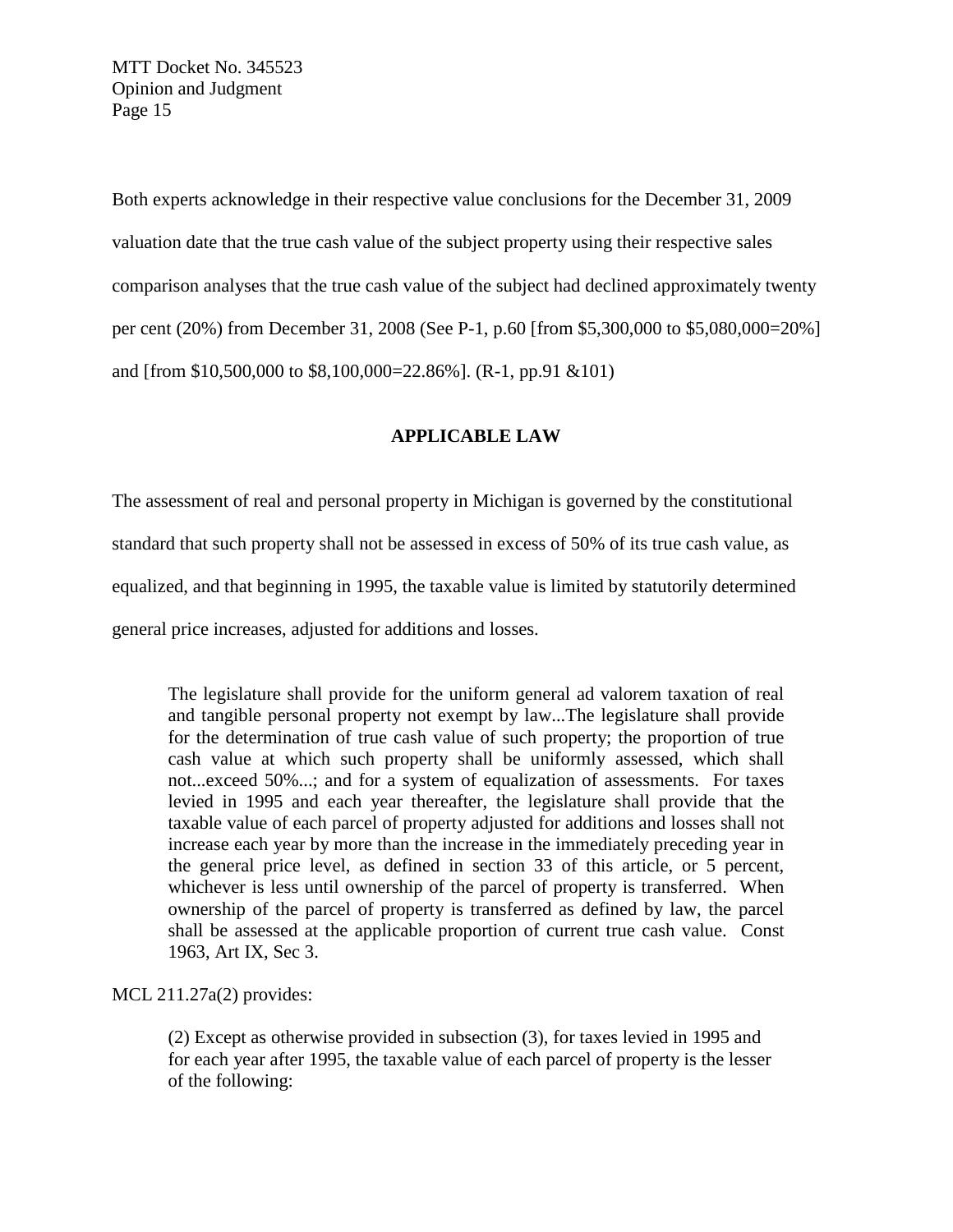- (a) The property's taxable value in the immediately preceding year minus any losses, multiplied by the lesser of 1.05 or the inflation rate, plus all additions. For taxes levied in 1995, the property's taxable value in the immediately preceding year is the property's state equalized valuation in 1994.
- (b) The property's current state equalized valuation.

MCL 211.34d(1)(b)(iii) provides that "new construction" constitutes an "addition" for the

calculation of a property's taxable value and provides in pertinent part:

(c) For taxes levied after 1994, "additions" means, except as provided in subdivision (c) all of the following:

\*\*\*

(iii) New construction. As used in this subparagraph, "new construction" means property not in existence on the immediately preceding tax day and not replacement construction. New construction includes the physical addition of equipment or furnishings, subject to the provisions set forth in Section  $27(2)(a)$  to (o). For purposes of determining the taxable value of property under Section 27a, the value of new construction is the true cash value of the new construction multiplied by 0.50.

The Michigan Legislature has defined "true cash value" to mean "the usual selling price."

As used in this act, "cash value" means the usual selling price at the place where the property to which the term is applied is at the time of assessment, being the price that could be obtained for the property at private sale, and not at auction sale except as otherwise provided in this section, or at forced sale. MCL 211.27(1); MSA 7.27(1).

"True cash value" is synonymous with "fair market value." *CAF Investment Co v State Tax* 

*Comm*, 392 Mich 442, 450; 221 NW2d 588 (1974).

A proceeding before the Tax Tribunal is original, independent, and de novo. MCL 205.735 (1);

MSA 7.650 (35)(1). The Tribunal's factual findings are to be supported by competent, material,

and substantial evidence. *Antisdale v City of Galesburg*, 420 Mich 265, 277; 362 NW2d 632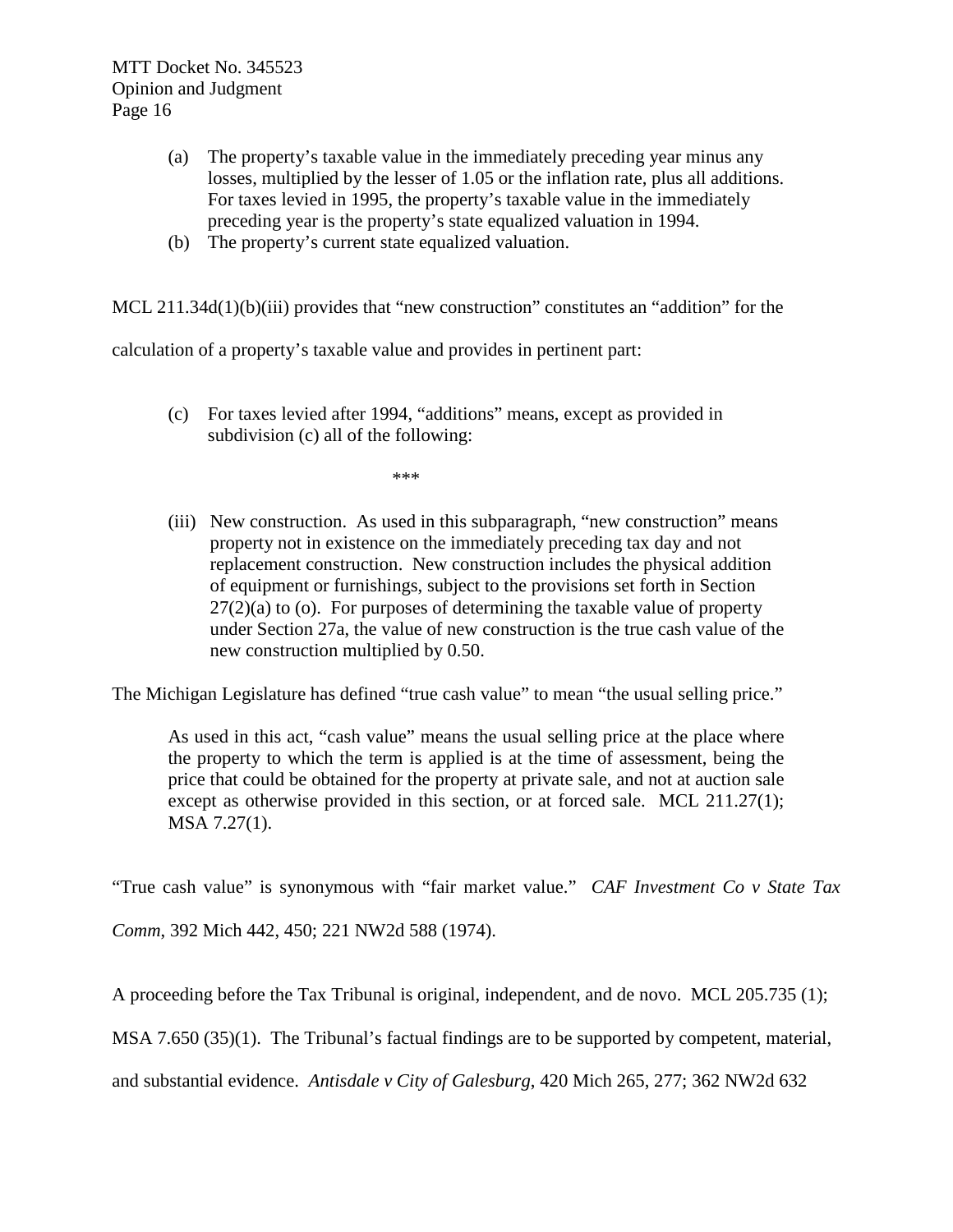(1984); *Dow Chemical Co v Dep't of Treasury*, 185 Mich App 458, 462-463; 452 NW2d 765 (1990). "Substantial evidence must be more than a scintilla of evidence, although it may be substantially less than a preponderance of the evidence." (Citations omitted) *Jones and Laughlin Steel Corp v City of Warren*, 193 Mich App 348, 352-353; 483 NW2d 416 (1992).

"The petitioner has the burden of establishing the true cash value of the property...." MCL 205.737 (3); MSA 7.650 (37)(3). "This burden encompasses two separate concepts: (1) the burden of persuasion, which does not shift during the course of the hearing; and (2) the burden of going forward with the evidence, which may shift to the opposing party." *Jones and Laughlin* at 354-355, citing: *Kar v Hogan*, 399 Mich 529, 539-540; 251 NW2d 77 (1976); *Holy Spirit Ass'n for the Unification of World Christianity v Dep't of Treasury*, 131 Mich App 743, 752; 347 NW2d 707 (1984).

"There are three traditional methods of determining true cash value, or fair market value, which have been found acceptable and reliable by the Tax Tribunal and the courts. They are: (1) the cost-less-depreciation approach, (2) the sales-comparison or market approach, and (3) the capitalization-of-income approach." *Meadowlanes Limited Dividend Housing Ass'n v City of Holland*, 437 Mich 473, 484-485; 473 NW2d 636 (1991); *Antisdale* at 276-277, n 1. The market approach is the only appraisal method that directly reflects the balance of supply and demand for property in marketplace trading. *Antisdale* at 276, n 1. "Variations of these approaches and entirely new methods may be useful if found to be accurate and reasonably related to the fair market value of the subject property." *Meadowlanes*, at 485, referencing *Antisdale* at 277, n 1. "It is the duty of the Tribunal to select the approach which provides the most accurate valuation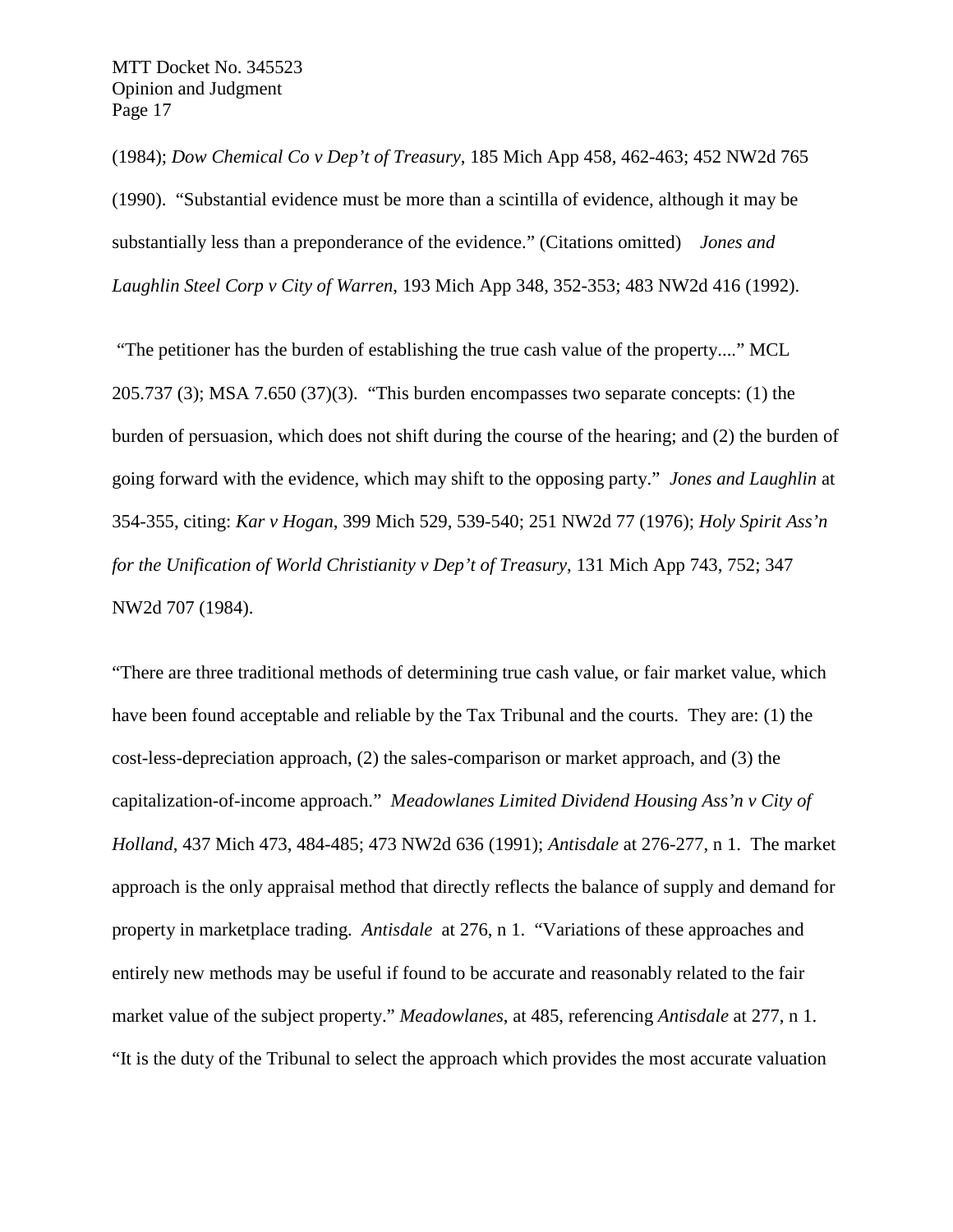under the circumstances of the individual case." *Antisdale* at 277, citing *Pantlind Hotel Co v State Tax Comm*, 3 Mich App 170; 141 NW2d 699 (1966), aff'd 380 Mich 390 (1968).

Under MCL 205.737(1); MSA 7.650 (37)(1), the Tribunal must find a property's true cash value in determining a lawful property assessment. *Alhi Development Co v Orion Twp*, 110 Mich App 764, 767; 314 NW2d 479 (1981). The Tribunal may not automatically accept a respondent's assessment but must make its own findings of fact and arrive at a legally supportable true cash value. *Pinelake Housing Cooperative v Ann Arbor*, 159 Mich App 208, 220; 406 NW2d 832 (1987); *Consolidated Aluminum Corp v Richmond Twp*, 88 Mich App 229, 232-233; 276 NW2d 566 (1979).

The Tribunal is not bound to accept either of the parties' theories of valuation. *Teledyne Continental Motors v Muskegon Twp*, 145 Mich App 749, 754; 377 NW2d 908 (1985). The Tribunal may accept one theory and reject the other, it may reject both theories, or it may utilize a combination of both in arriving at its determination. *Meadowlanes* at 485-486; *Wolverine Tower Associates v City of Ann Arbor*, 96 Mich App 780; 293 NW2d 669 (1980). A similar position is stated in *Tatham v City of Birmingham*, 119 Mich App 583, 597; 326 NW2d 568 (1982): "The Tax Tribunal is not required to accept the valuation figure advanced by the taxpayer, the valuation figure advanced by the assessing unit, or some figure in between these two. It may reject both the taxpayer's and assessing unit's approaches."

#### **CONCLUSIONS OF LAW**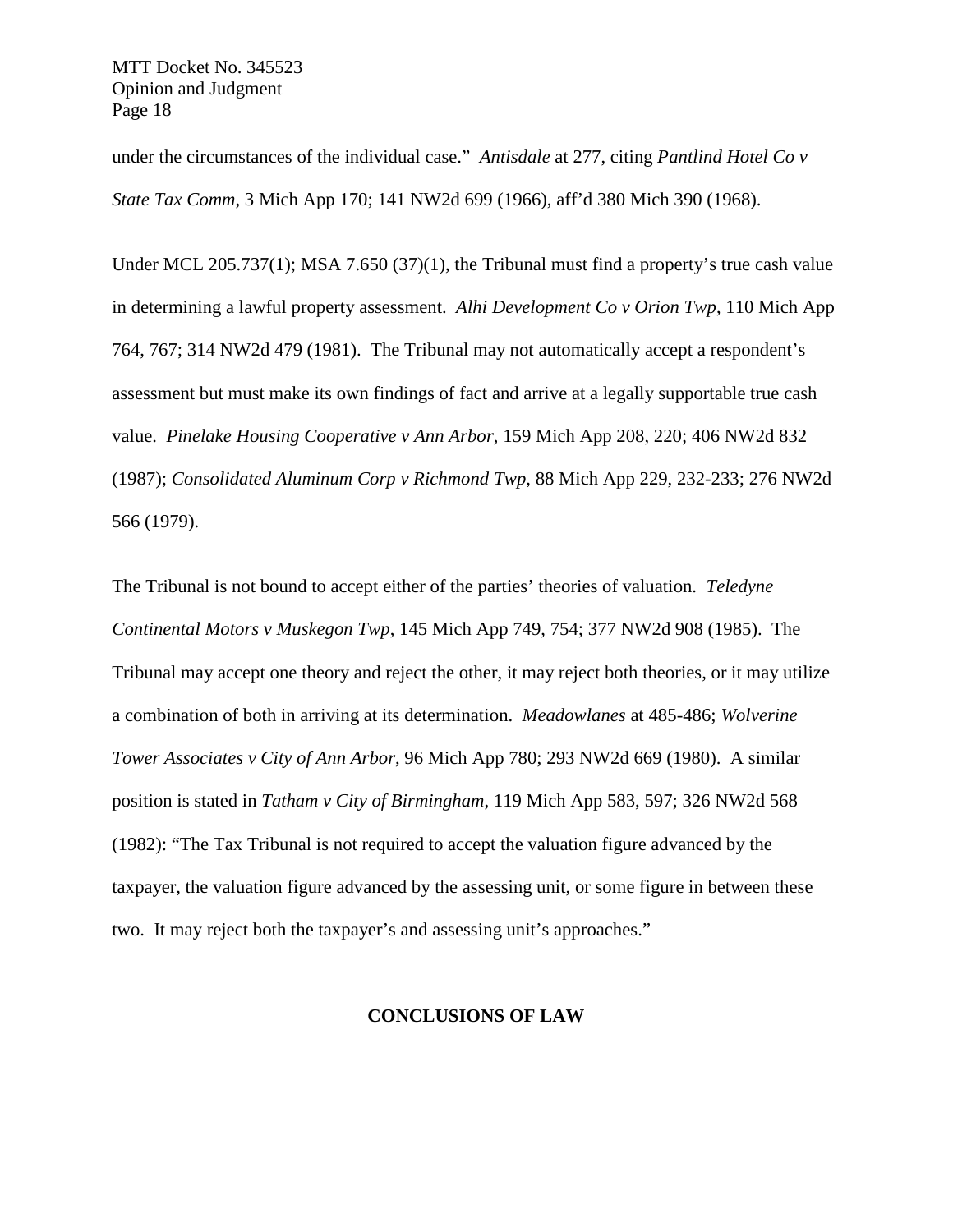The central issue in this dispute is: what is the true cash (market) value of the subject property for tax years 2008, 2009 and 2010. This case requires the Tribunal to determine which valuation methods are useful to determine an accurate market value estimate of the subject property and to make an independent determination of the true cash value based upon its evaluation and analysis of the evidence.

The parties, through their respective appraisers, conclude to a widely disparate value estimate for the subject property.

The Tribunal has carefully analyzed the two appraisals prepared by the parties' respective experts (P-1 and R-1) together with the testimony of both experts and additional exhibits properly admitted.

The Tribunal finds that although neither party's valuation of the subject property using the various approaches offers a fully supportable indicator of value, there is sufficient evidence to allow the Tribunal to make an independent determination of true cash value for tax years 2008, 2009 and 2010.

For reasons set forth below the Tribunal will, as a starting point, consider Petitioner's sales comparison analysis and adjustments contained therein together with Petitioner's income capitalization analysis. The Tribunal does not believe either party's cost approach assists the Tribunal in arriving at its ultimate determination of true cash value first for the reason that in the case of Petitioner a substantial degree of depreciation and obsolescence was determined and in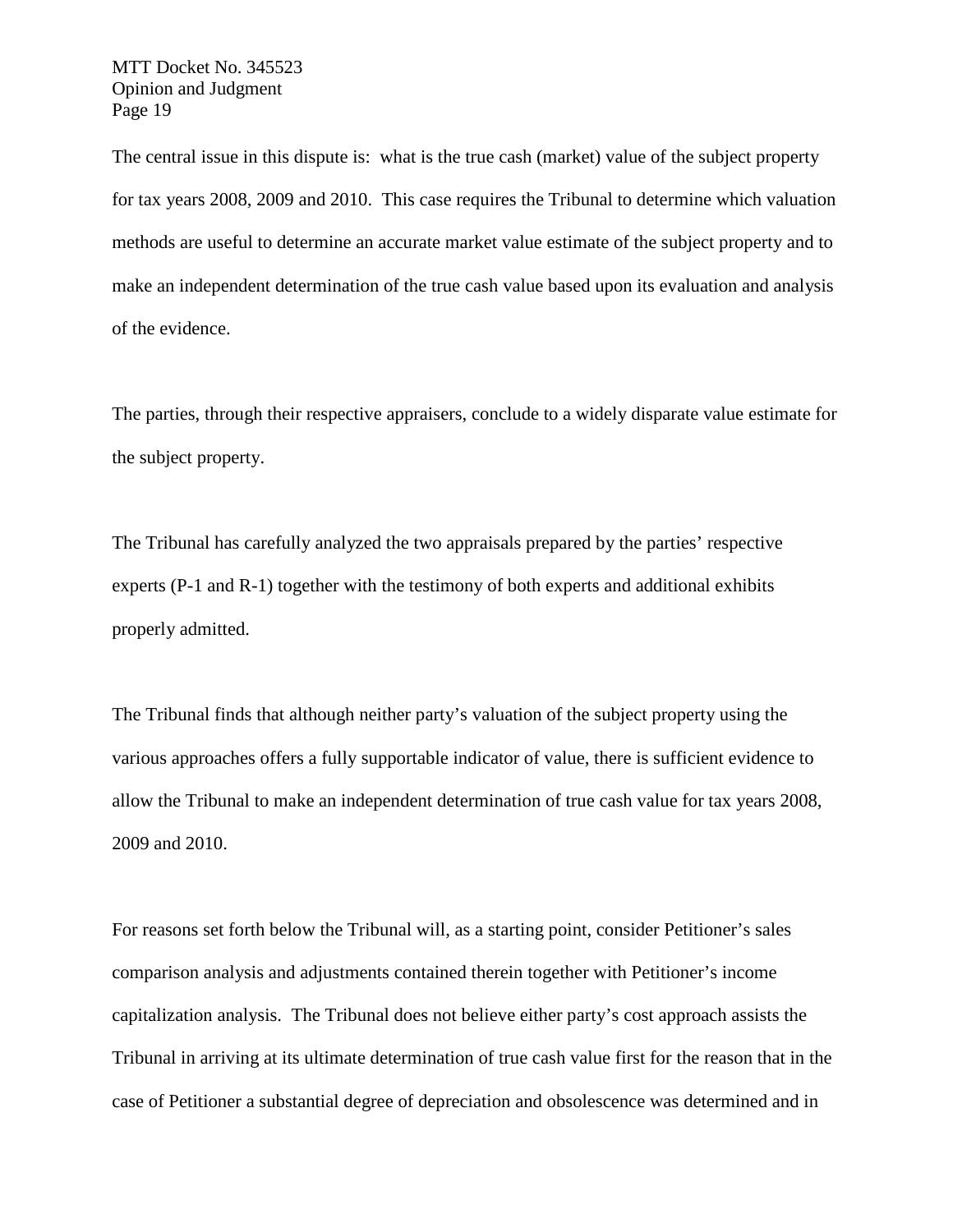the case of Respondent no obsolescence was determined whatsoever. The Tribunal believes that it is extremely difficult to determine depreciation and obsolescence using the cost approach and that the market itself takes these items into consideration in the sales comparison approach. For these reasons, the Tribunal will give no weight to either expert's value conclusion using the cost approach and will not set forth any critique of cost approach methods.

The Tribunal finds that Respondent's expert's position that the value of the subject remained the same for both the December 31, 2007 and 2008 valuation dates (see R-1, pp.81 & 86) flies in the face of reality, as reflected by the recession which everyone else, including the Tribunal, found to exist in this country, and particularly in Southeast Michigan as evidenced by Respondent's determination, and the real estate market in the subject area (as testified by Petitioner's expert).

The Tribunal believes it to be is a disingenuous attempt on the part of Respondent to maintain the value of the subject property in a declining market and to refuse to recognize the clear market decline until December 31, 2009. It was not until the December 31, 2009 valuation date that Respondent's expert finally acknowledged that the nationwide recession which the nation and Michigan had been suffering for two plus years had finally hit the Wixom Road "neighborhood" where the subject property is located. At that time, Respondent lowered the true cash value of the property based on its sales approach by approximately 20% from its 2008 and 2009 tax year levels.

In making its ultimate conclusion of true cash value of the subject, the Tribunal will make its determination for the 2008 tax year and then adjust the 2008 value to the 2009 and 2010 years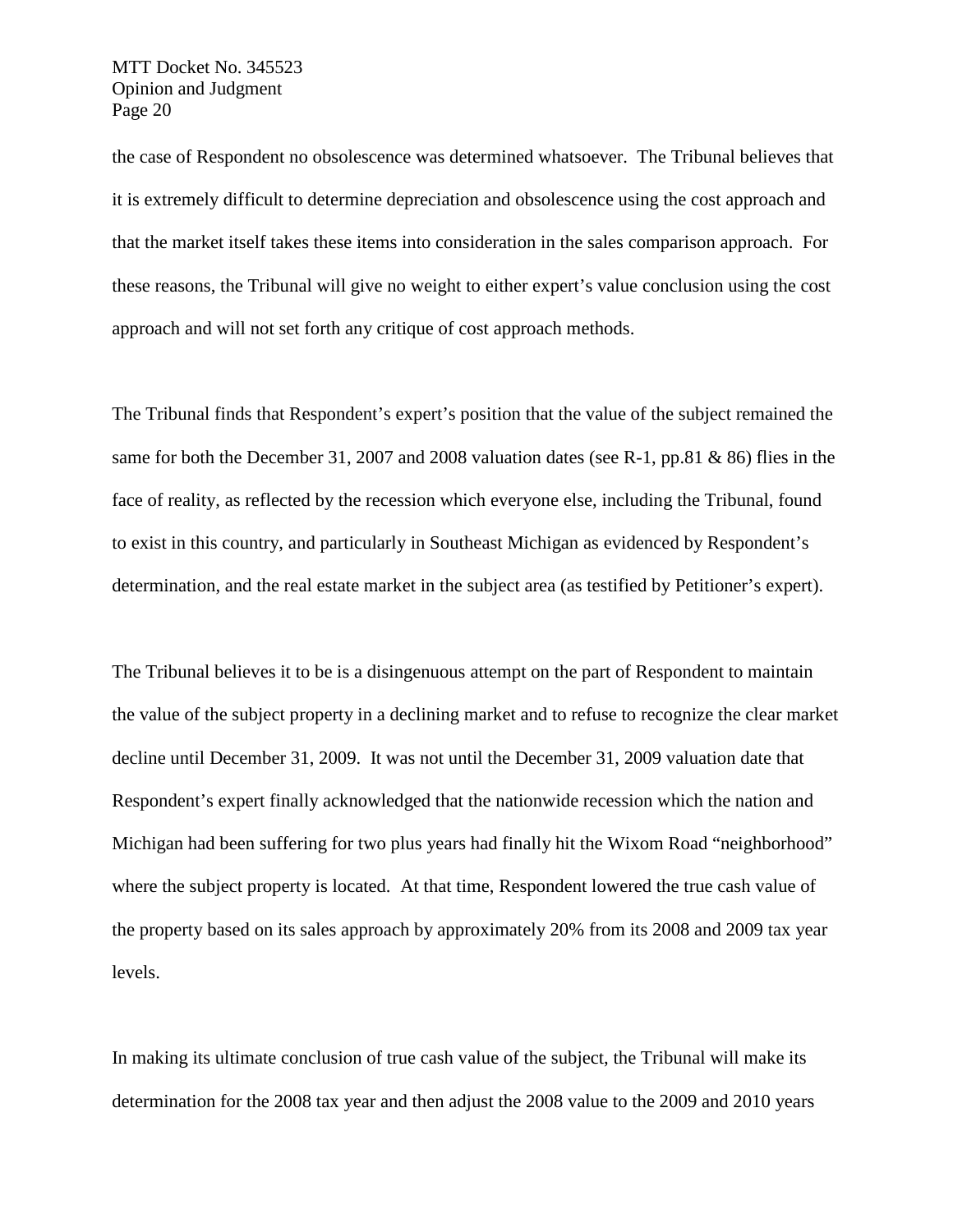based on market conditions and any other factors the Tribunal determines relevant based on the record.

In this matter both parties, in their respective sales comparison analyses, utilize the sale of the Sam's Club property in Madison Heights in February 2005 for \$7,250,000 (P-1, p.37, Comp #3, and R-1, p.77, Comp #1) or \$64.00 per/SF based on a building area of 113,290 square feet. The Tribunal believes strongly that it can test the reliability of the experts' value conclusions where both experts utilize the same sale or sales in their sales comparison analyses by looking at the adjustments made to the common sale or sales.

With this sale after adjustments to the original \$64.00 per SF sale price, Petitioner concluded to an adjusted per square foot value as of December 31, 2007 of \$61.20 in contrast to Respondent's concluded per square foot value as of the same date of \$96.64.

At the time of the sale of this comparable there was an existing above market lease with two years remaining on the lease. Allen adjusted the sale price of \$64.00 per/SF by .85 to reflect the above market lease term remaining in what he characterized as a transaction adjustment (leased fee) to arrive at an adjusted sale price per square foot of \$54.40 after which he made "characteristic" adjustments of .90 location (superior) and age and condition adjustment of 1.25 due to the fact that the subject was newer than the comparable. Bologna, on the other hand, appeared to have made an upward "economic condition" of 63% which in effect increased the sale price of the comparable by 63% due to the above market lease with two years remaining and what Bologna characterized as "repositioning costs" that being the costs estimated by the appraiser of \$40.33 per square foot to convert the property to a series of 20,000 square foot mini-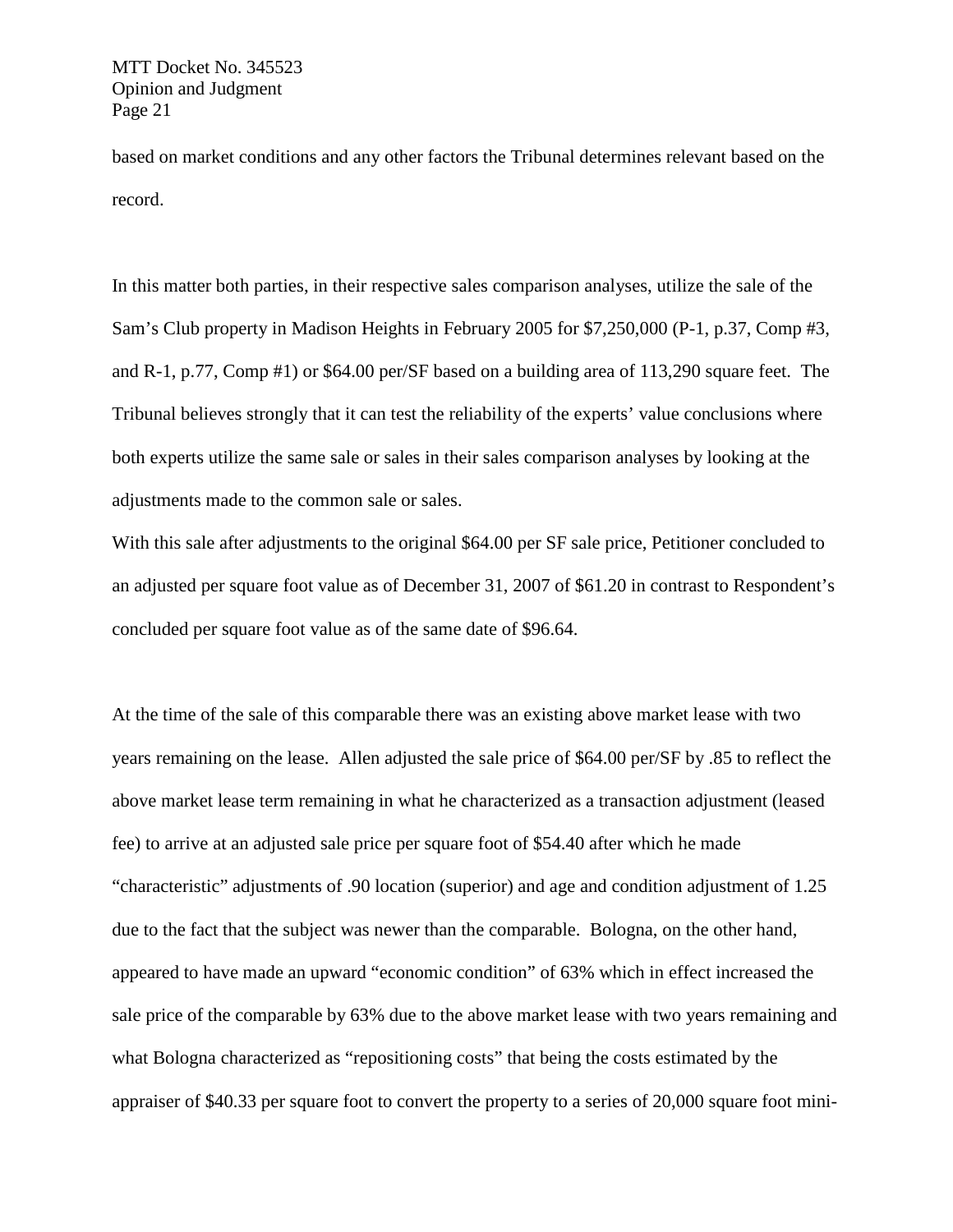anchors. In addition, Bologna made a location adjustment of -40% based on his opinion that the location of the property was superior to the subject and further adjustments because

It had a slightly lower ceiling height and was somewhat older at the time of sale thus requiring upward adjustments. This property indicates a rate of \$96.64 per square foot as an appropriate value for the subject, but the large adjustments required due to this repositioning property in a market Sam's Club chose to leave makes this property only marginally reliable as a comparison. (R-1, p.78)

Although Bologna gave this comparable only marginal reliability, his methodology in effect adjusting the sale price upward due to the estimated cost to be incurred in splitting up the property into a series of mini-anchors brings into question the reliability of all of his value conclusions. Costs incurred by a purchaser after purchase that were anticipated at time of purchase may be added into the purchase price when adjusting a comparable property to the subject. (See Appraisal Institute, *The Appraisal of Real Estate*, (Chicago: 13th ed, 2008), pp 331, 311.) *The subject property is not a series of 20,000 square foot mini-anchor stores but a single user/tenant big box*. In passing, the Tribunal notes that cross-examination by Petitioner's counsel seriously called into question basis and accuracy of the ceiling height adjustments made by Bologna.

The Tribunal, having carefully reviewed both the sales utilized by both parties and the adjustments made to each party's respective sales especially for the December 31, 2007, valuation date and having observed the demeanor and responses of the respective experts during the hearing, determines that Petitioner's comparables, the adjustments made thereto, and the rationale expressed as to the basis of selecting the comparables are better explained, justified, and market-based than those of Respondent. In particular, Petitioner's Comparables #1, #2, #4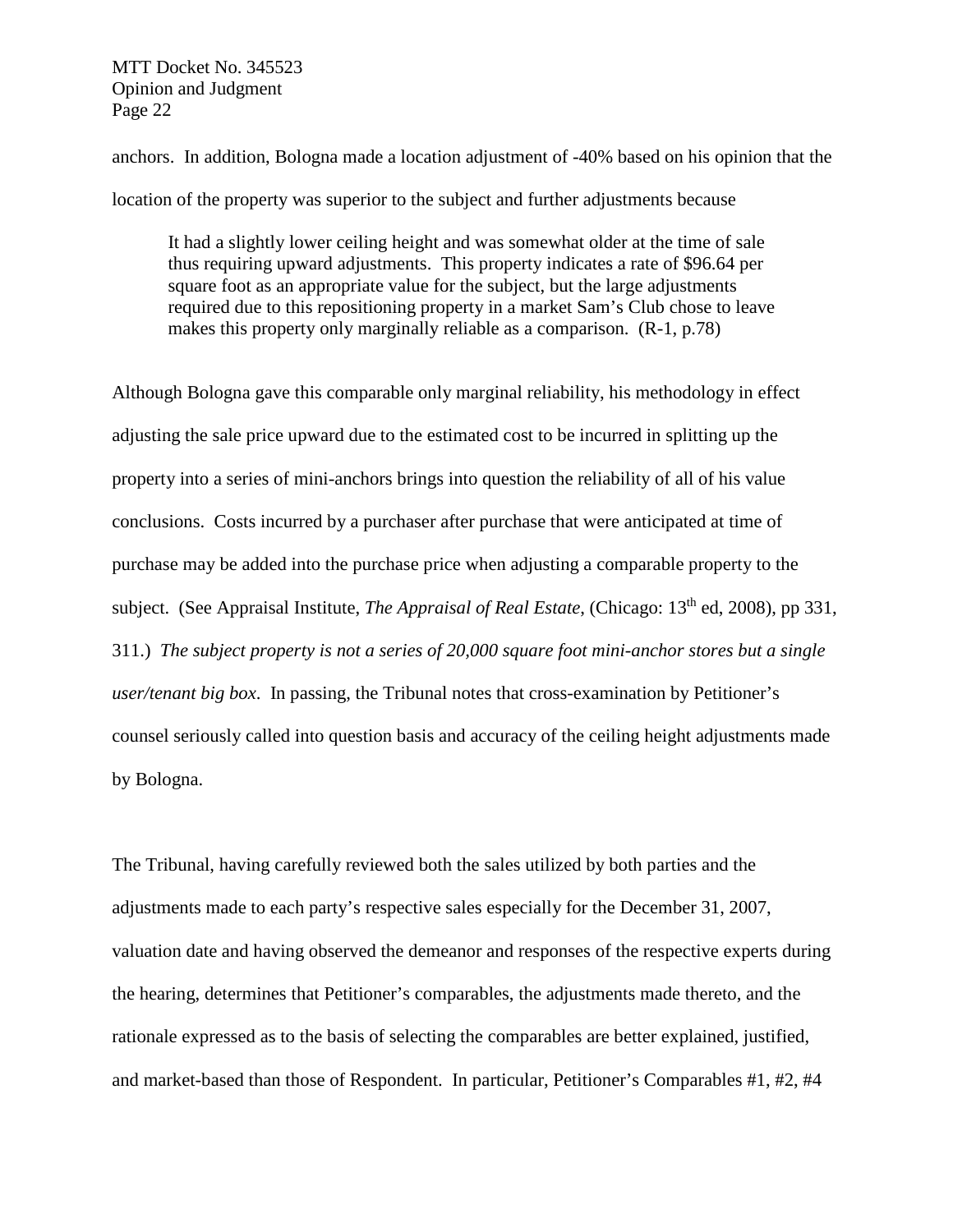and #6 give the Tribunal the most assistance in determining the true cash value of the subject property for the years before it. The Tribunal determines that Petitioner's Comparable #3, Respondent's Comparable #1 (since at time of sale was subject to the tail end of a above market lease) is of less relevance. The Tribunal notes, however, that the adjustments made by Petitioner's expert were much better explained and market based than were those adjustments and explanations made by Respondent's expert.

The Tribunal concludes that the valuation method that is most useful in assisting the Tribunal in determining the market value estimate of the subject property and to make an independent determination of the true cash value based upon its evaluation and analysis of the evidence is the Sales Comparison Approach for all years in dispute. Based on its experience in hearing cases of this nature, the Tribunal believes that property of this type is most generally owner/user occupied and the sales comparison approach is the best indicator of value for these types of properties. Petitioner's expert also stated that his sales comparison approach "will serve as our primary indicator of value." (P-1, p.90)

The Tribunal is uncomfortable with Respondent's EGIM capitalization method in that it ignores normal market-based expenses from consideration and, as a result, as demonstrated by Respondent's conclusions of value for each year (R-1, pp.81, 91 & 103) second only to the cost approach, which the Tribunal has previously rejected. The direct capitalization method, based on the Tribunal's experience, yields a more accurate indication of value when expenses are properly accounted for and an appropriate capitalization rate applied. The Tribunal is not satisfied with Respondent's explanation that no expenses other than a .5% management fee was expensed to conclude to its NOI and that no vacancy, credit loss or replacement reserve was included. The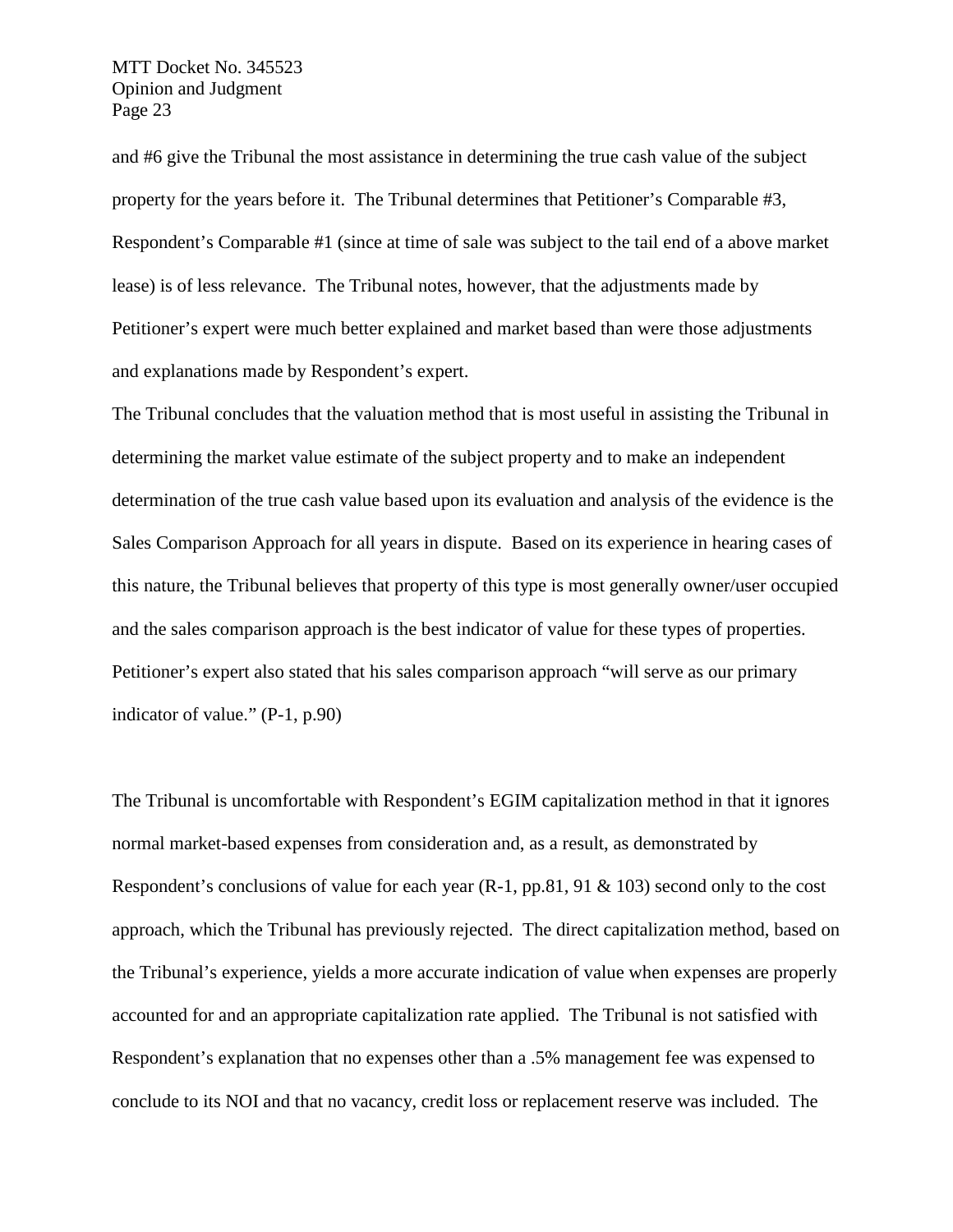Tribunal has some concerns with the vacancy and credit loss calculations employed by Petitioner for the 2009 and 2010 tax years, but will not go into a detailed analysis. For the reasons listed above, the Tribunal determines that the sales comparison approach utilized by Petitioner yields the most assistance in the Tribunal's determination of true cash value for the subject.

For tax year **2008 (December 31, 2007)** the Tribunal determines the **true cash value** of the subject property based on Petitioner's average sale price per square foot of sale Comparables #1 (\$60.82 per SF), #2 (\$68.30 per SF), #4 (\$62.27 per SF) and #5 (\$59.80per SF) of \$62.80, which the Tribunal accepts and adopts as its independent determination of true cash value or **\$7,968,943 (\$62.80 x 126,894 SF).**

The Tribunal having previously found in its Findings of Fact section of this Opinion and Judgment that, due to changing market conditions between December 31, 2007 and December 31, 2008, the market value of the subject property declined 20% from its true cash value for tax year 2008, the Tribunal determines that the **true cash value of the subject property as of December 31, 2008 (2009 tax year) to be \$6,375,515 or \$50.24 per square foot.**

For tax year 2010 both parties' experts having concluded to approximately a 20% decline in market value of the subject property due to adverse market (economic) conditions from December 31, 2008 to December 31, 2009 (2010 tax year), which the Tribunal has found in its Findings of Fact section of this Opinion and Judgment to exist, **the Tribunal determines the true cash value of the subject property as of December 31, 2009 (2010 tax year) to be \$5,100,400 or \$40.20 (rounded) per square foot.**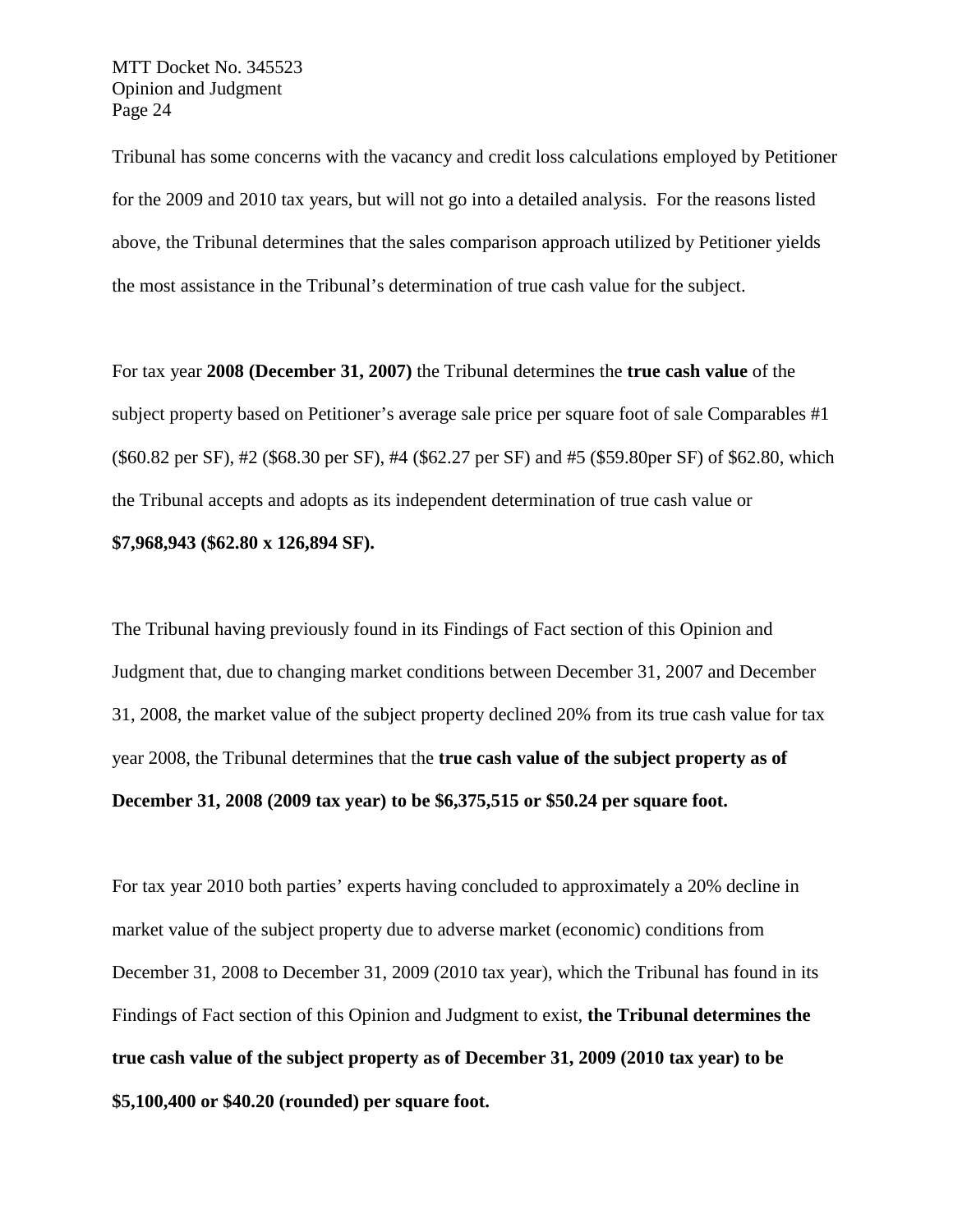Although Petitioner has requested costs in this matter, the Tribunal has considered Petitioner's request and determines that, although Petitioner is a prevailing party, costs are not warranted in this matter as Respondent proceeded in good faith to defend this action.

## JUDGMENT

IT IS ORDERED that the property's assessed and taxable values for the tax years at issue shall be as set forth in the *Final Values* section of this Final Opinion and Judgment.

IT IS FURTHER ORDERED that Petitioner's requests for costs is Denied for reasons set forth above.

IT IS FURTHER ORDERED that the officer charged with maintaining the assessment rolls for the tax years at issue shall correct or cause the assessment rolls to be corrected to reflect the property's true cash and taxable values as finally shown in this Final Opinion and Judgment within 20 days of the entry of the Final Opinion and Judgment, subject to the processes of equalization. See MCL 205.755. To the extent that the final level of assessment for a given year has not yet been determined and published, the assessment rolls shall be corrected once the final level is published or becomes known.

IT IS FURTHER ORDERED that the officer charged with collecting or refunding the affected taxes shall collect taxes and any applicable interest or issue a refund as required by the Final Opinion and Judgment within 90 days of the entry of the Final Opinion and Judgment. If a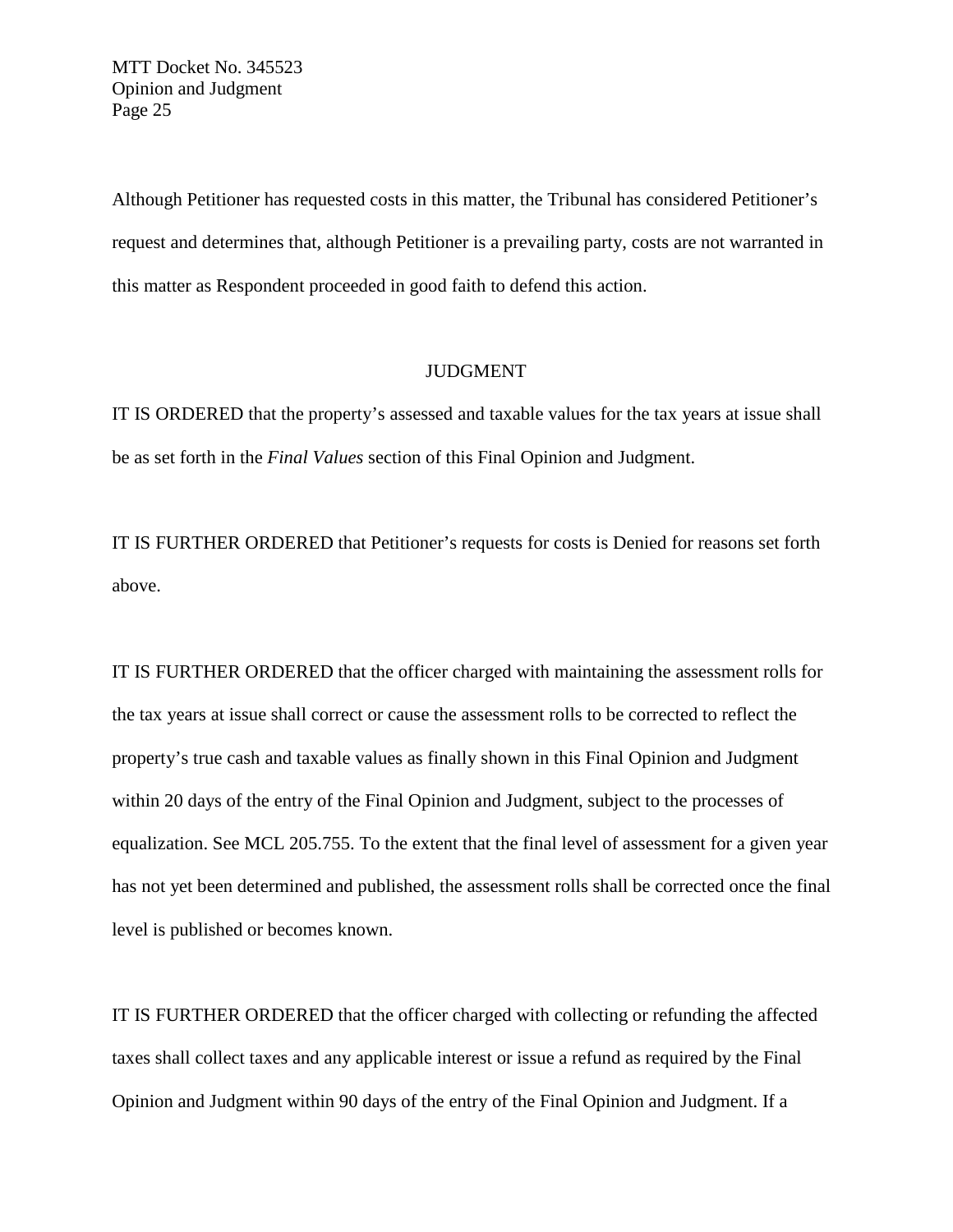refund is warranted, it shall include a proportionate share of any property tax administration fees paid and of penalty and interest paid on delinquent taxes. The refund shall also separately indicate the amount of the taxes, fees, penalties, and interest being refunded. A sum determined by the Tribunal to have been unlawfully paid shall bear interest from the date of payment to the date of judgment and the judgment shall bear interest to the date of its payment. A sum determined by the Tribunal to have been underpaid shall not bear interest for any time period prior to 28 days after the issuance of this Final Opinion and Judgment. Pursuant to MCL 205.737, interest shall accrue (i) after December 31, 1995, at a rate of 6.55% for calendar year 1996, (ii) after December 31, 1996, at a rate of 6.11% for calendar year 1997, (iii) after December 31, 1997, at a rate of 6.04% for calendar year 1998, (iv) after December 31, 1998, at the rate of 6.01% for calendar year 1999, (v) after December 31, 1999, at the rate of 5.49% for calendar year 2000, (vi) after December 31, 2000, at the rate of 6.56% for calendar year 2001, (vii) after December 31, 2001, at the rate of 5.56% for calendar year 2002, (viii) after December 31, 2002 at the rate of 2.78% for calendar year 2003, (ix) after December 31, 2003, at the rate of 2.16% for calendar year 2004, (x) after December 31, 2004, at the rate of 2.07% for calendar year 2005, (xi) after December 31, 2005, at the rate of 3.66% for calendar year 2006, (xii) after December 31, 2006, at the rate of 5.42% for calendar year 2007, (xiii) after December 31, 2007, at the rate of 5.81% for calendar year 2008, (xiv), after December 31, 2008 at the rate of 3.315 for calendar year 2009, and (xv) after December 31, 2009, at the rate of 1.23% for calendar year 2010.

This Opinion and Judgment resolves all pending claims and closes this case.

#### MICHIGAN TAX TRIBUNAL